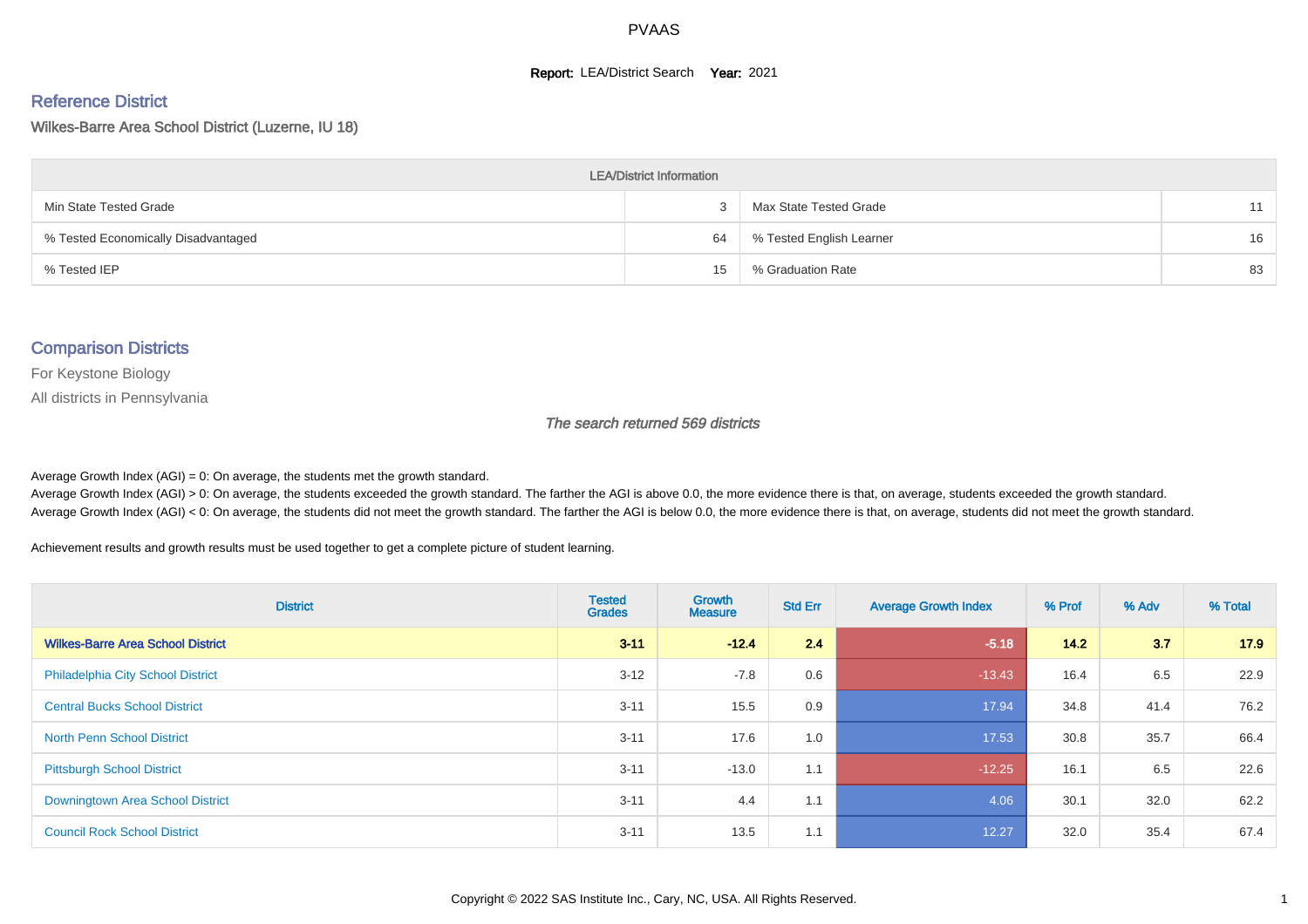| <b>District</b>                           | <b>Tested</b><br><b>Grades</b> | Growth<br><b>Measure</b> | <b>Std Err</b> | <b>Average Growth Index</b> | % Prof | % Adv | % Total |
|-------------------------------------------|--------------------------------|--------------------------|----------------|-----------------------------|--------|-------|---------|
| <b>Wilkes-Barre Area School District</b>  | $3 - 11$                       | $-12.4$                  | 2.4            | $-5.18$                     | 14.2   | 3.7   | 17.9    |
| <b>Bethlehem Area School District</b>     | $3 - 11$                       | $-4.5$                   | 1.1            | $-3.91$                     | 20.4   | 11.3  | 31.7    |
| <b>Parkland School District</b>           | $3 - 11$                       | $-3.7$                   | 1.2            | $-3.17$                     | 31.4   | 30.6  | 62.0    |
| <b>West Chester Area School District</b>  | $3 - 11$                       | $-2.1$                   | $1.2\,$        | $-1.83$                     | 36.4   | 23.2  | 59.6    |
| <b>Reading School District</b>            | $3 - 11$                       | 4.3                      | 1.2            | 3.71                        | 16.8   | 6.0   | 22.8    |
| <b>East Penn School District</b>          | $3 - 11$                       | 8.9                      | 1.2            | 7.61                        | 32.8   | 26.4  | 59.2    |
| <b>Cumberland Valley School District</b>  | $3 - 12$                       | 18.6                     | 1.2            | 15.79                       | 31.3   | 39.2  | 70.5    |
| <b>Spring-Ford Area School District</b>   | $3 - 11$                       | 16.6                     | 1.2            | 14.02                       | 30.4   | 45.3  | 75.7    |
| <b>Lower Merion School District</b>       | $3 - 11$                       | 18.9                     | 1.2            | 15.42                       | 29.4   | 48.6  | 78.0    |
| <b>Central Dauphin School District</b>    | $3 - 11$                       | $-5.2$                   | 1.2            | $-4.24$                     | 29.3   | 8.7   | 38.0    |
| <b>Chambersburg Area School District</b>  | $3 - 11$                       | $-5.6$                   | 1.3            | $-4.42$                     | 24.2   | 15.2  | 39.4    |
| <b>North Allegheny School District</b>    | $3 - 11$                       | 18.0                     | 1.3            | 14.25                       | 30.5   | 42.9  | 73.4    |
| <b>Hempfield School District</b>          | $3 - 11$                       | 13.4                     | 1.3            | 10.53                       | 29.9   | 36.8  | 66.7    |
| <b>Pennsbury School District</b>          | $3 - 11$                       | 5.6                      | 1.3            | 4.38                        | 37.7   | 27.7  | 65.4    |
| <b>Easton Area School District</b>        | $3 - 12$                       | 6.3                      | 1.3            | 4.91                        | 24.1   | 13.0  | 37.1    |
| <b>West Shore School District</b>         | $3 - 12$                       | 2.2                      | 1.3            | 1.68                        | 31.8   | 15.2  | 47.1    |
| <b>Neshaminy School District</b>          | $3 - 11$                       | 8.6                      | 1.3            | 6.56                        | 31.3   | 23.9  | 55.2    |
| <b>State College Area School District</b> | $3 - 11$                       | 24.5                     | 1.3            | 18.59                       | 31.9   | 46.9  | 78.8    |
| Mt Lebanon School District                | $3 - 11$                       | 2.4                      | 1.3            | 1.79                        | 39.3   | 37.4  | 76.8    |
| <b>Upper Darby School District</b>        | $3 - 12$                       | 11.2                     | 1.4            | 8.28                        | 23.8   | 11.8  | 35.6    |
| <b>Allentown City School District</b>     | $3-12$                         | $-16.9$                  | 1.4            | $-12.37$                    | 5.9    | 0.4   | 6.3     |
| <b>Haverford Township School District</b> | $3 - 11$                       | 1.4                      | 1.4            | 1.05                        | 36.7   | 26.3  | 63.0    |
| <b>Millcreek Township School District</b> | $3 - 11$                       | 9.1                      | 1.4            | 6.61                        | 34.5   | 30.1  | 64.6    |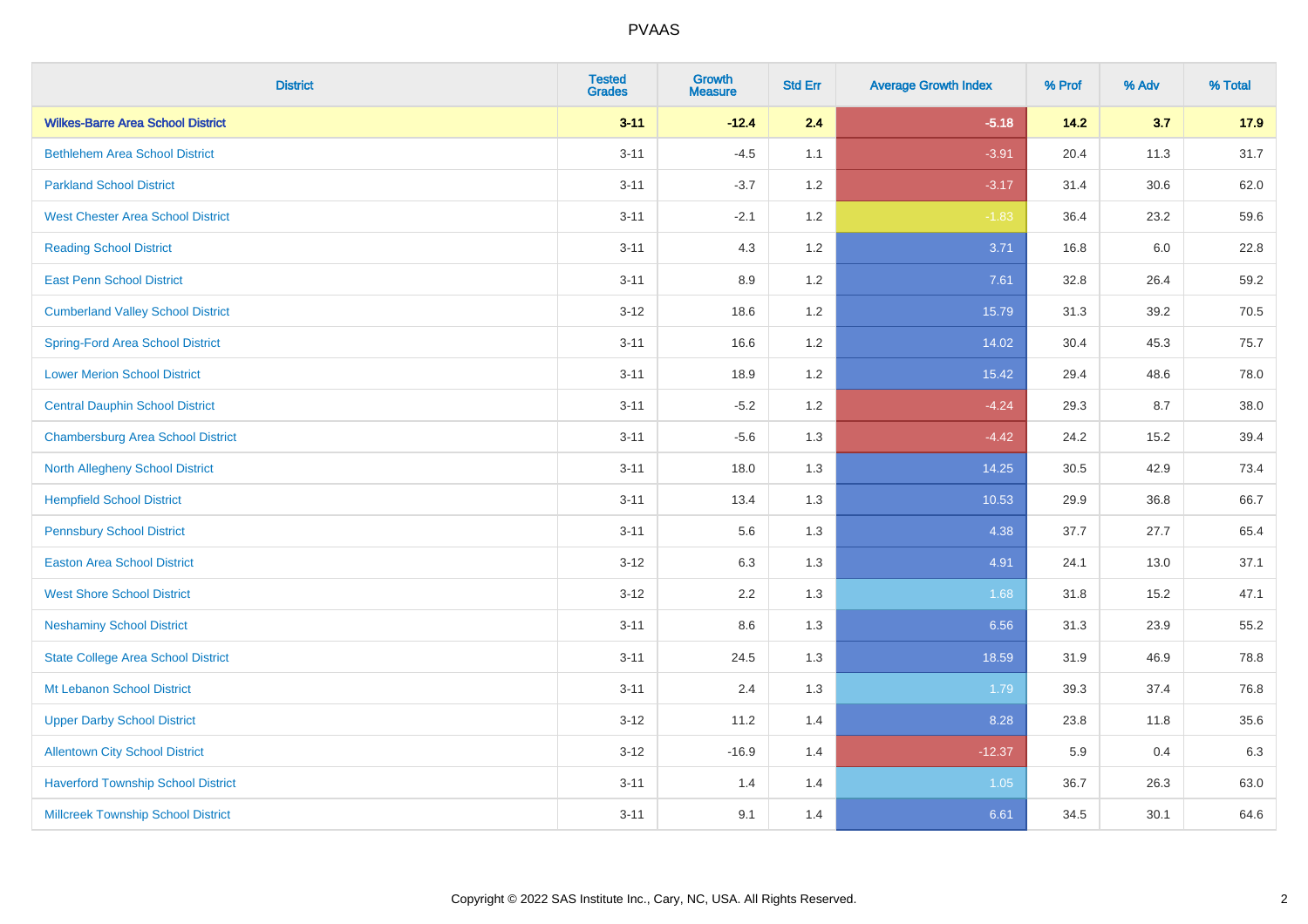| <b>District</b>                             | <b>Tested</b><br><b>Grades</b> | <b>Growth</b><br><b>Measure</b> | <b>Std Err</b> | <b>Average Growth Index</b> | % Prof | % Adv   | % Total |
|---------------------------------------------|--------------------------------|---------------------------------|----------------|-----------------------------|--------|---------|---------|
| <b>Wilkes-Barre Area School District</b>    | $3 - 11$                       | $-12.4$                         | 2.4            | $-5.18$                     | 14.2   | 3.7     | 17.9    |
| <b>Lancaster School District</b>            | $3 - 12$                       | $-10.0$                         | 1.4            | $-7.22$                     | 9.0    | $3.9\,$ | 12.8    |
| <b>Bristol Township School District</b>     | $3 - 11$                       | $-7.4$                          | 1.4            | $-5.32$                     | 13.8   | 4.6     | 18.4    |
| <b>Boyertown Area School District</b>       | $3 - 11$                       | $-2.9$                          | 1.4            | $-2.06$                     | 30.8   | 22.6    | 53.4    |
| <b>Dallastown Area School District</b>      | $3 - 11$                       | 19.9                            | 1.4            | 14.14                       | 36.8   | 34.2    | 71.0    |
| <b>Williamsport Area School District</b>    | $3 - 11$                       | $-11.7$                         | 1.4            | $-8.29$                     | 18.2   | 10.5    | 28.7    |
| <b>Seneca Valley School District</b>        | $3 - 11$                       | 0.8                             | 1.4            | 0.54                        | 40.6   | 25.2    | 65.8    |
| <b>Souderton Area School District</b>       | $3 - 11$                       | 18.5                            | 1.4            | 12.86                       | 39.2   | 31.2    | 70.4    |
| East Stroudsburg Area School District       | $3 - 11$                       | $-4.9$                          | 1.4            | $-3.38$                     | 22.7   | 12.5    | 35.2    |
| <b>Avon Grove School District</b>           | $3 - 10$                       | 7.6                             | 1.4            | 5.29                        | 33.7   | 33.2    | 67.0    |
| <b>Erie City School District</b>            | $3 - 12$                       | $-4.5$                          | 1.4            | $-3.09$                     | 13.4   | 6.7     | 20.1    |
| <b>Manheim Township School District</b>     | $3 - 12$                       | 10.9                            | 1.5            | 7.51                        | 30.9   | 31.0    | 61.9    |
| <b>Wilson School District</b>               | $3 - 12$                       | 0.5                             | 1.5            | 0.32                        | 30.4   | 25.5    | 55.9    |
| <b>Pennridge School District</b>            | $3 - 10$                       | 7.4                             | 1.5            | 5.10                        | 32.0   | 27.6    | 59.6    |
| <b>Penn Manor School District</b>           | $3 - 11$                       | 7.1                             | 1.5            | 4.82                        | 26.7   | 20.5    | 47.2    |
| <b>Butler Area School District</b>          | $3 - 11$                       | $-14.1$                         | 1.5            | $-9.60$                     | 26.4   | 11.1    | 37.5    |
| <b>Central York School District</b>         | $3 - 12$                       | 12.9                            | 1.5            | 8.64                        | 31.4   | 24.1    | 55.5    |
| <b>Perkiomen Valley School District</b>     | $3 - 11$                       | 2.7                             | 1.5            | 1.83                        | 35.0   | 25.3    | 60.3    |
| <b>Centennial School District</b>           | $3 - 10$                       | 1.5                             | 1.5            | 0.98                        | 23.6   | 12.4    | 36.0    |
| Altoona Area School District                | $3 - 12$                       | 0.1                             | 1.5            | 0.07                        | 29.0   | 13.8    | 42.8    |
| Owen J Roberts School District              | $3 - 11$                       | $-3.5$                          | 1.5            | $-2.27$                     | 36.8   | 24.4    | 61.2    |
| Pennsylvania Cyber Charter School           | $3 - 11$                       | 0.6                             | 1.5            | 0.37                        | 20.8   | 8.1     | 28.9    |
| <b>Quakertown Community School District</b> | $3 - 12$                       | $-4.3$                          | 1.5            | $-2.79$                     | 33.8   | 20.1    | 53.8    |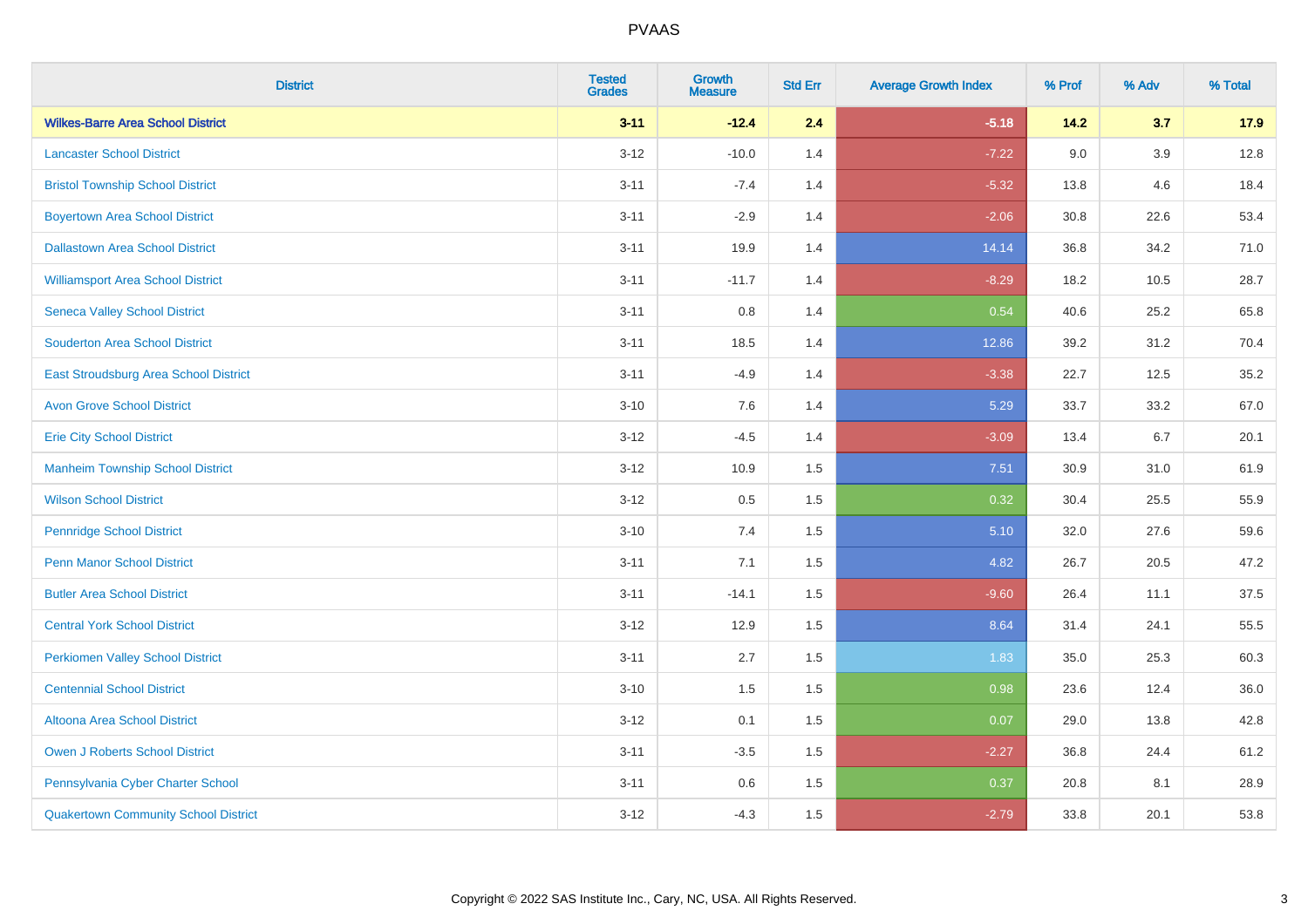| <b>District</b>                                    | <b>Tested</b><br><b>Grades</b> | <b>Growth</b><br><b>Measure</b> | <b>Std Err</b> | <b>Average Growth Index</b> | % Prof | % Adv | % Total |
|----------------------------------------------------|--------------------------------|---------------------------------|----------------|-----------------------------|--------|-------|---------|
| <b>Wilkes-Barre Area School District</b>           | $3 - 11$                       | $-12.4$                         | 2.4            | $-5.18$                     | 14.2   | 3.7   | 17.9    |
| Canon-Mcmillan School District                     | $3 - 11$                       | $-5.0$                          | $1.5\,$        | $-3.25$                     | 30.8   | 28.5  | 59.3    |
| Northampton Area School District                   | $3 - 11$                       | 3.2                             | 1.5            | 2.05                        | 29.8   | 17.9  | 47.7    |
| <b>Commonwealth Charter Academy Charter School</b> | $3 - 10$                       | 4.2                             | 1.6            | 2.68                        | 27.0   | 15.6  | 42.5    |
| <b>Hazleton Area School District</b>               | $3 - 11$                       | 6.0                             | 1.6            | 3.85                        | 20.5   | 9.0   | 29.5    |
| <b>Cornwall-Lebanon School District</b>            | $3 - 11$                       | 8.2                             | 1.6            | 5.24                        | 28.0   | 20.5  | 48.6    |
| <b>Bensalem Township School District</b>           | $3 - 11$                       | 1.0                             | 1.6            | 0.63                        | 24.3   | 10.7  | 34.9    |
| <b>Armstrong School District</b>                   | $3 - 11$                       | $9.8\,$                         | 1.6            | 6.22                        | 32.8   | 24.6  | 57.4    |
| <b>Methacton School District</b>                   | $3 - 11$                       | 11.0                            | 1.6            | 6.94                        | 36.0   | 33.6  | 69.6    |
| <b>Abington School District</b>                    | $3 - 10$                       | 0.9                             | 1.6            | 0.57                        | 29.7   | 28.7  | 58.4    |
| <b>Ridley School District</b>                      | $3 - 12$                       | 0.3                             | 1.6            | 0.21                        | 32.0   | 10.7  | 42.6    |
| <b>Mifflin County School District</b>              | $3 - 11$                       | 12.3                            | 1.6            | 7.69                        | 35.1   | 15.1  | 50.3    |
| <b>Norwin School District</b>                      | $3 - 11$                       | $-1.1$                          | 1.6            | $-0.70$                     | 37.7   | 27.6  | 65.2    |
| <b>Stroudsburg Area School District</b>            | $3 - 11$                       | 7.5                             | 1.6            | 4.70                        | 30.4   | 18.3  | 48.7    |
| <b>Hempfield Area School District</b>              | $3 - 12$                       | $-10.2$                         | 1.6            | $-6.37$                     | 28.1   | 19.2  | 47.3    |
| <b>York Co School Of Technology</b>                | $9 - 12$                       | $-10.9$                         | 1.6            | $-6.79$                     | 22.6   | 4.0   | 26.6    |
| <b>Governor Mifflin School District</b>            | $3 - 11$                       | $-4.4$                          | 1.6            | $-2.69$                     | 30.3   | 7.7   | 38.0    |
| <b>Coatesville Area School District</b>            | $3 - 11$                       | $-9.5$                          | 1.6            | $-5.81$                     | 12.8   | 3.3   | 16.2    |
| <b>Hatboro-Horsham School District</b>             | $3 - 11$                       | $-2.7$                          | 1.6            | $-1.65$                     | 27.9   | 17.9  | 45.8    |
| <b>Delaware Valley School District</b>             | $3 - 11$                       | 15.7                            | 1.6            | 9.62                        | 36.7   | 32.1  | 68.8    |
| Mechanicsburg Area School District                 | $3 - 11$                       | $-5.7$                          | 1.6            | $-3.48$                     | 35.1   | 16.0  | 51.2    |
| <b>Hollidaysburg Area School District</b>          | $3 - 11$                       | $-2.7$                          | 1.6            | $-1.64$                     | 32.6   | 15.2  | 47.8    |
| <b>Colonial School District</b>                    | $3 - 11$                       | 22.1                            | 1.6            | 13.55                       | 27.2   | 43.5  | 70.6    |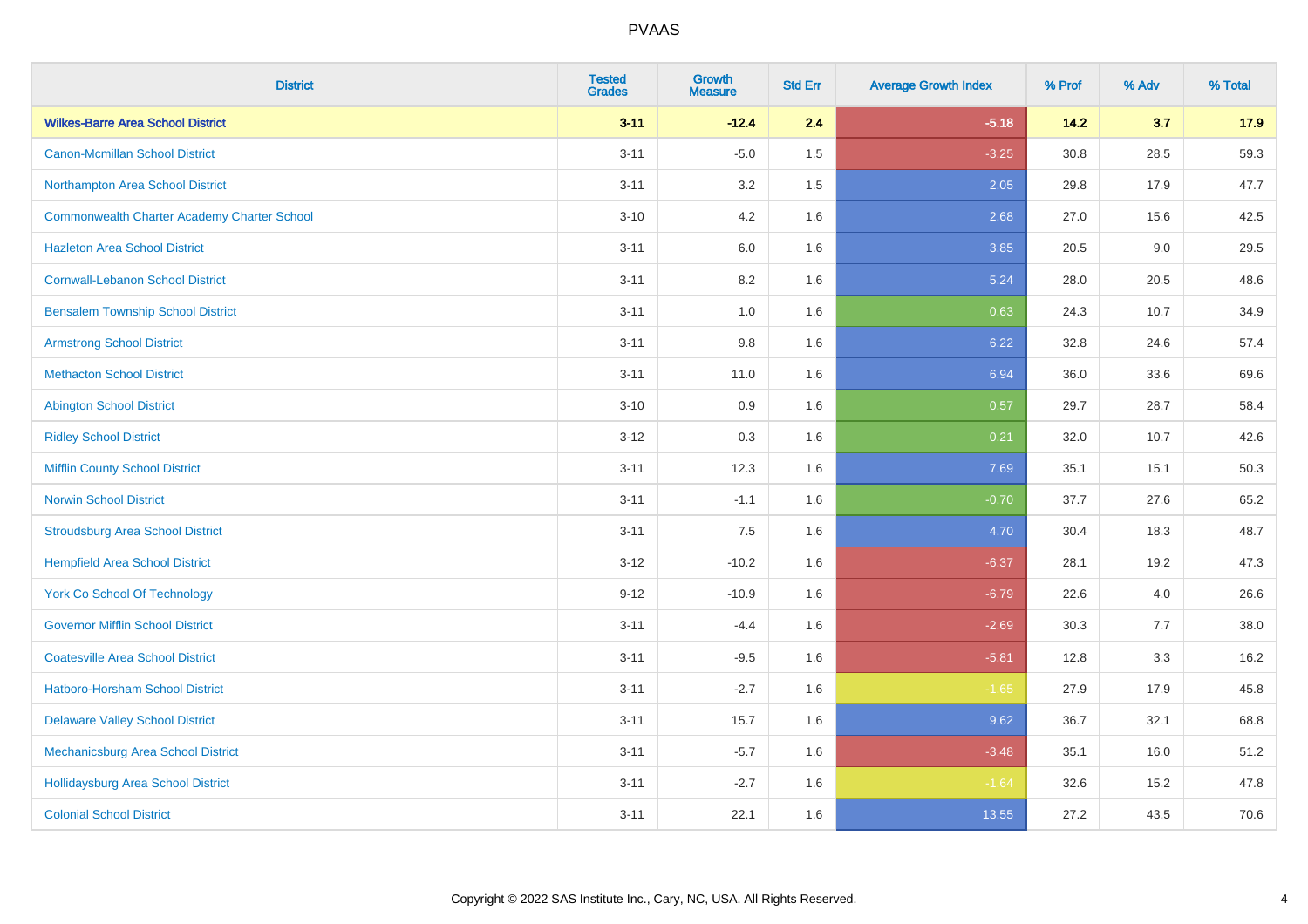| <b>District</b>                               | <b>Tested</b><br><b>Grades</b> | <b>Growth</b><br><b>Measure</b> | <b>Std Err</b> | <b>Average Growth Index</b> | % Prof | % Adv   | % Total |
|-----------------------------------------------|--------------------------------|---------------------------------|----------------|-----------------------------|--------|---------|---------|
| <b>Wilkes-Barre Area School District</b>      | $3 - 11$                       | $-12.4$                         | 2.4            | $-5.18$                     | 14.2   | 3.7     | 17.9    |
| <b>Warren County School District</b>          | $3 - 11$                       | $-0.1$                          | 1.6            | $-0.06$                     | 26.7   | $9.7\,$ | 36.4    |
| Nazareth Area School District                 | $3 - 11$                       | $-2.5$                          | 1.7            | $-1.53$                     | 29.2   | 24.6    | 53.8    |
| <b>Norristown Area School District</b>        | $3-12$                         | $-25.4$                         | 1.7            | $-15.35$                    | 10.6   | 1.8     | 12.4    |
| <b>Kennett Consolidated School District</b>   | $3 - 11$                       | $-10.4$                         | 1.7            | $-6.27$                     | 28.7   | 14.0    | 42.7    |
| <b>Whitehall-Coplay School District</b>       | $3 - 11$                       | 11.8                            | 1.7            | 7.06                        | 32.3   | 21.7    | 54.0    |
| <b>Pine-Richland School District</b>          | $3 - 11$                       | 9.3                             | 1.7            | 5.56                        | 42.3   | 35.8    | 78.1    |
| <b>South Western School District</b>          | $3 - 12$                       | 2.5                             | 1.7            | 1.48                        | 36.2   | 19.7    | 55.9    |
| <b>Conestoga Valley School District</b>       | $3 - 11$                       | 2.4                             | 1.7            | 1.43                        | 35.0   | 23.5    | 58.5    |
| Ephrata Area School District                  | $3 - 11$                       | 6.8                             | 1.7            | 4.08                        | 31.6   | 17.1    | 48.8    |
| <b>Abington Heights School District</b>       | $3 - 11$                       | 6.7                             | 1.7            | 4.00                        | 33.8   | 31.7    | 65.5    |
| <b>Bethel Park School District</b>            | $3 - 11$                       | $-4.4$                          | 1.7            | $-2.62$                     | 40.1   | 27.3    | 67.4    |
| <b>Elizabethtown Area School District</b>     | $3 - 12$                       | 7.1                             | 1.7            | 4.19                        | 36.4   | 27.6    | 64.0    |
| <b>Garnet Valley School District</b>          | $3 - 10$                       | 0.2                             | 1.7            | 0.13                        | 34.9   | 26.4    | 61.3    |
| <b>Wissahickon School District</b>            | $3 - 10$                       | $-5.3$                          | 1.7            | $-3.14$                     | 27.5   | 29.0    | 56.6    |
| <b>Exeter Township School District</b>        | $3 - 11$                       | $-1.0$                          | 1.7            | $-0.58$                     | 27.2   | 15.6    | 42.8    |
| <b>Conewago Valley School District</b>        | $3 - 12$                       | 7.6                             | 1.7            | 4.46                        | 41.3   | 19.4    | 60.6    |
| <b>Peters Township School District</b>        | $3 - 11$                       | 14.1                            | 1.7            | 8.16                        | 35.2   | 41.6    | 76.8    |
| <b>Carlisle Area School District</b>          | $3 - 11$                       | $-5.2$                          | 1.7            | $-2.99$                     | 28.0   | 19.3    | 47.3    |
| <b>Unionville-Chadds Ford School District</b> | $3 - 11$                       | 15.8                            | 1.7            | 9.12                        | 31.2   | 48.0    | 79.2    |
| <b>Springfield School District</b>            | $3 - 11$                       | 1.2                             | 1.7            | 0.69                        | 31.8   | 25.2    | 56.9    |
| <b>Shaler Area School District</b>            | $3 - 11$                       | $-2.1$                          | 1.8            | $-1.18$                     | 32.0   | 13.0    | 45.0    |
| <b>Penn-Trafford School District</b>          | $3 - 11$                       | 2.9                             | 1.8            | 1.68                        | 46.3   | 26.2    | 72.5    |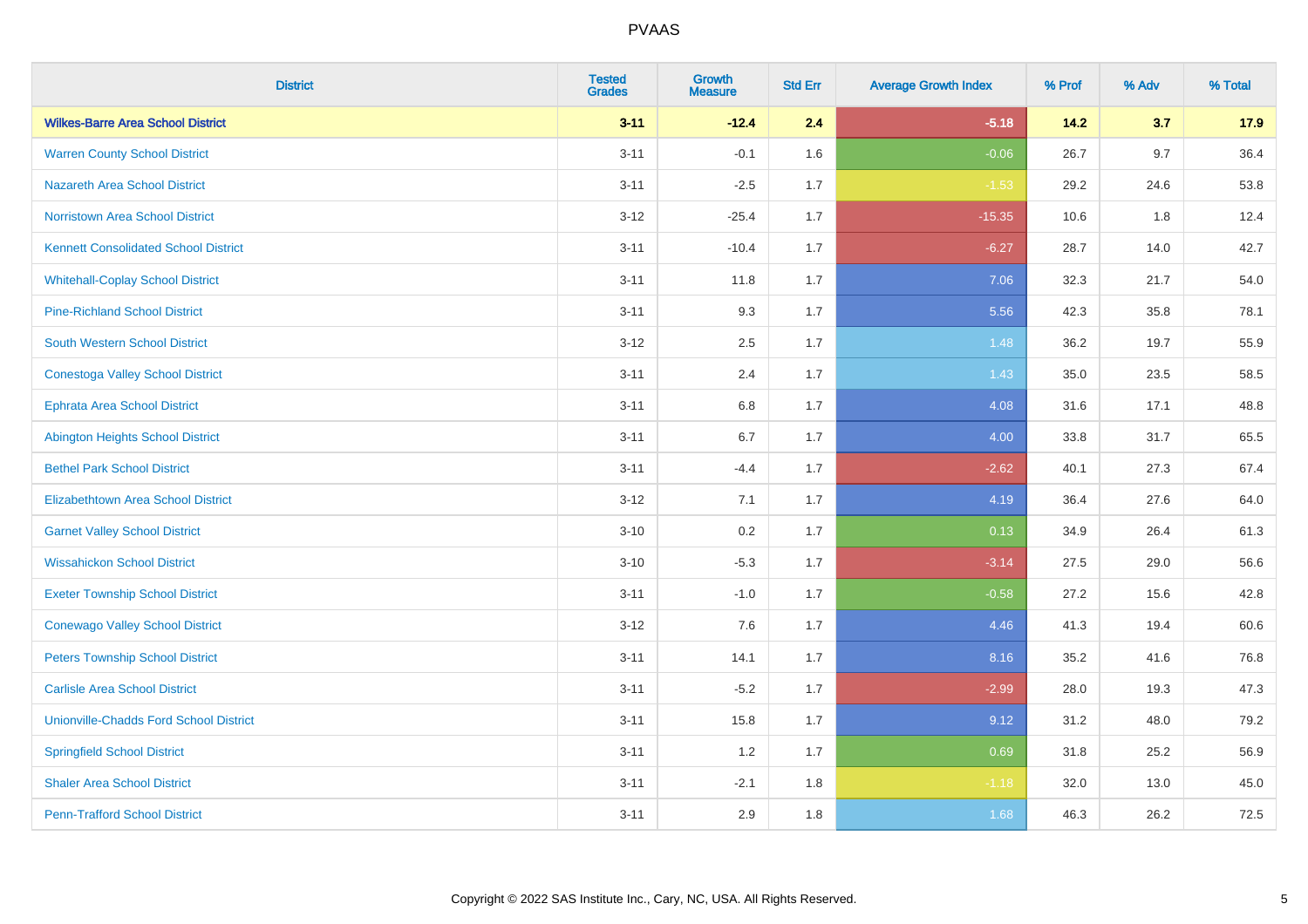| <b>District</b>                             | <b>Tested</b><br><b>Grades</b> | <b>Growth</b><br><b>Measure</b> | <b>Std Err</b> | <b>Average Growth Index</b> | % Prof | % Adv | % Total |
|---------------------------------------------|--------------------------------|---------------------------------|----------------|-----------------------------|--------|-------|---------|
| <b>Wilkes-Barre Area School District</b>    | $3 - 11$                       | $-12.4$                         | 2.4            | $-5.18$                     | 14.2   | 3.7   | 17.9    |
| <b>Shippensburg Area School District</b>    | $3 - 11$                       | 0.5                             | 1.8            | 0.26                        | 23.5   | 22.8  | 46.3    |
| <b>Upper Saint Clair School District</b>    | $3 - 11$                       | 13.8                            | 1.8            | 7.86                        | 32.2   | 44.5  | 76.7    |
| <b>Oxford Area School District</b>          | $3 - 11$                       | $-3.1$                          | 1.8            | $-1.77$                     | 27.5   | 14.5  | 42.0    |
| <b>Lower Dauphin School District</b>        | $3 - 11$                       | 5.3                             | 1.8            | 3.03                        | 30.6   | 26.8  | 57.5    |
| <b>York City School District</b>            | $3 - 12$                       | $-17.7$                         | 1.8            | $-10.05$                    | 3.2    | 0.7   | 3.9     |
| <b>Keystone Central School District</b>     | $3 - 11$                       | 3.6                             | 1.8            | 2.04                        | 27.1   | 14.6  | 41.8    |
| <b>Penn-Delco School District</b>           | $3 - 11$                       | 1.3                             | 1.8            | 0.75                        | 26.5   | 12.6  | 39.1    |
| <b>Trinity Area School District</b>         | $3 - 11$                       | $-8.7$                          | 1.8            | $-4.87$                     | 20.9   | 9.8   | 30.8    |
| Pocono Mountain School District             | $3-12$                         | $-4.3$                          | 1.8            | $-2.43$                     | 35.5   | 17.1  | 52.6    |
| <b>Waynesboro Area School District</b>      | $3-12$                         | 3.0                             | 1.8            | 1.67                        | 26.0   | 23.5  | 49.5    |
| <b>North Hills School District</b>          | $3 - 11$                       | $-15.8$                         | 1.8            | $-8.84$                     | 26.4   | 19.8  | 46.2    |
| Palmyra Area School District                | $3 - 11$                       | 16.2                            | 1.8            | 9.02                        | 38.8   | 34.0  | 72.8    |
| <b>Moon Area School District</b>            | $3 - 11$                       | 1.5                             | 1.8            | 0.86                        | 34.5   | 25.5  | 60.0    |
| <b>Upper Dublin School District</b>         | $3 - 12$                       | 2.1                             | 1.8            | 1.19                        | 34.7   | 30.0  | 64.7    |
| South Fayette Township School District      | $3 - 11$                       | 6.0                             | 1.8            | 3.33                        | 32.2   | 38.3  | 70.5    |
| Northeastern York School District           | $3 - 11$                       | 3.8                             | 1.8            | 2.11                        | 32.7   | 21.0  | 53.7    |
| Northern York County School District        | $3 - 11$                       | 8.4                             | 1.8            | 4.63                        | 24.3   | 23.1  | 47.4    |
| <b>Pleasant Valley School District</b>      | $3 - 11$                       | $-3.3$                          | 1.8            | $-1.80$                     | 28.5   | 10.4  | 39.0    |
| <b>Solanco School District</b>              | $3 - 11$                       | 2.2                             | 1.8            | 1.18                        | 27.2   | 15.0  | 42.3    |
| <b>Southern York County School District</b> | $3 - 11$                       | 15.5                            | 1.8            | 8.48                        | 37.6   | 29.2  | 66.8    |
| <b>Phoenixville Area School District</b>    | $3 - 11$                       | 7.3                             | 1.8            | 3.96                        | 32.3   | 27.6  | 59.8    |
| <b>South Eastern School District</b>        | $3 - 11$                       | $-1.0$                          | 1.8            | $-0.55$                     | 36.4   | 17.1  | 53.5    |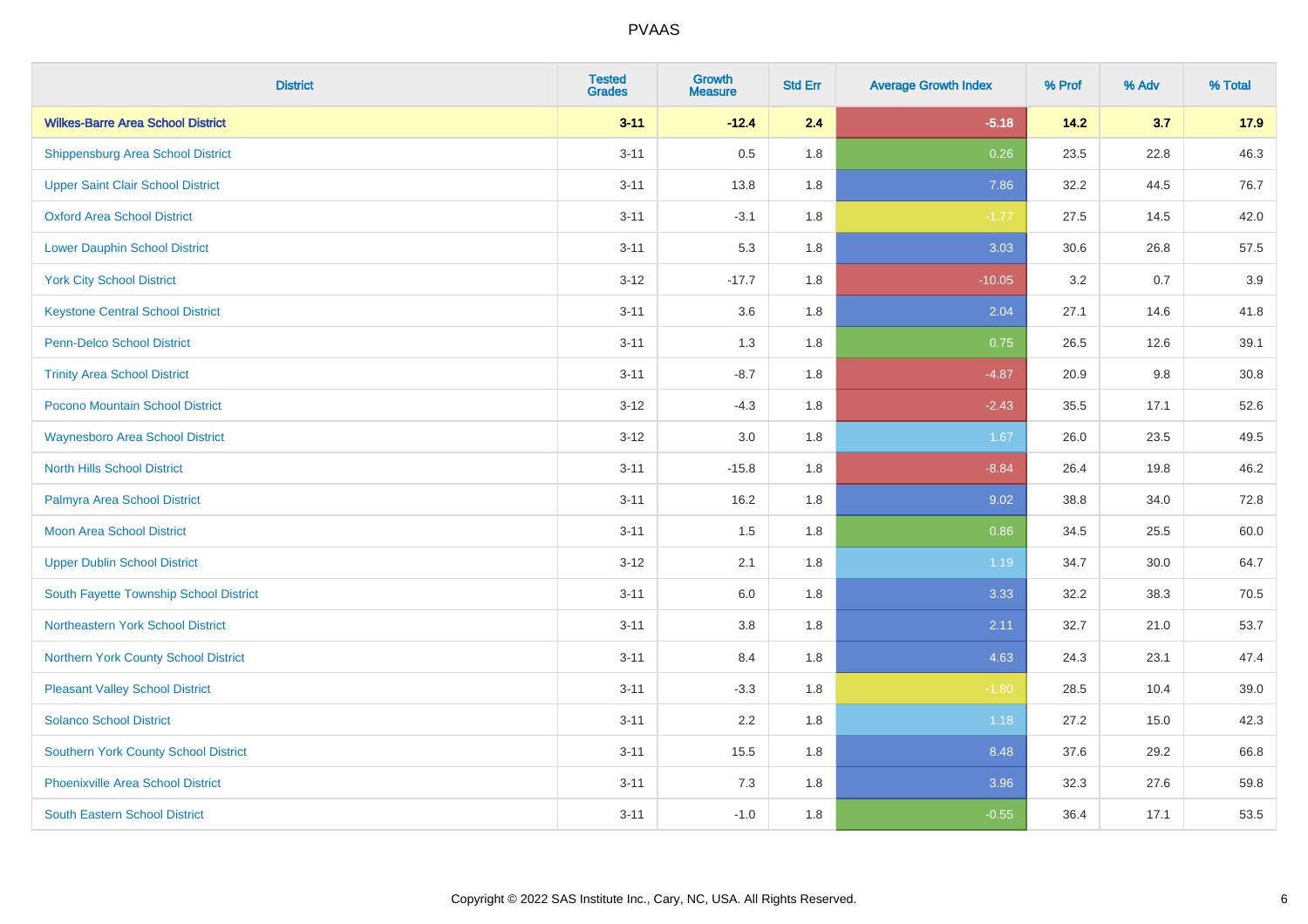| <b>District</b>                           | <b>Tested</b><br><b>Grades</b> | Growth<br><b>Measure</b> | <b>Std Err</b> | <b>Average Growth Index</b> | % Prof | % Adv | % Total |
|-------------------------------------------|--------------------------------|--------------------------|----------------|-----------------------------|--------|-------|---------|
| <b>Wilkes-Barre Area School District</b>  | $3 - 11$                       | $-12.4$                  | 2.4            | $-5.18$                     | 14.2   | 3.7   | 17.9    |
| <b>Franklin Regional School District</b>  | $3 - 11$                       | 11.3                     | 1.8            | 6.13                        | 30.0   | 35.0  | 65.0    |
| <b>Warwick School District</b>            | $3 - 11$                       | 21.7                     | 1.8            | 11.76                       | 27.7   | 36.3  | 64.0    |
| <b>Radnor Township School District</b>    | $3 - 12$                       | 7.5                      | 1.9            | 4.03                        | 33.0   | 38.3  | 71.3    |
| <b>Penncrest School District</b>          | $3 - 11$                       | 6.0                      | 1.9            | 3.24                        | 31.1   | 16.9  | 48.0    |
| Fox Chapel Area School District           | $3 - 11$                       | 17.6                     | 1.9            | 9.47                        | 22.9   | 52.0  | 74.9    |
| <b>Baldwin-Whitehall School District</b>  | $3 - 11$                       | $-5.5$                   | 1.9            | $-2.93$                     | 32.0   | 14.7  | 46.7    |
| <b>Upper Perkiomen School District</b>    | $3 - 11$                       | $5.7\,$                  | 1.9            | 3.04                        | 25.4   | 19.9  | 45.4    |
| Daniel Boone Area School District         | $3 - 12$                       | 0.9                      | 1.9            | 0.46                        | 28.9   | 22.0  | 51.0    |
| <b>Lebanon School District</b>            | $3 - 11$                       | $-1.2$                   | 1.9            | $-0.63$                     | 15.2   | 6.4   | 21.6    |
| <b>Dover Area School District</b>         | $3 - 12$                       | 7.1                      | 1.9            | 3.78                        | 33.0   | 18.7  | 51.7    |
| Pennsylvania Leadership Charter School    | $3 - 11$                       | 8.0                      | 1.9            | 4.22                        | 33.1   | 27.8  | 60.9    |
| <b>Cocalico School District</b>           | $3 - 11$                       | 12.3                     | 1.9            | 6.48                        | 28.2   | 32.3  | 60.5    |
| <b>Muhlenberg School District</b>         | $3 - 10$                       | $-17.8$                  | 1.9            | $-9.34$                     | 12.4   | 4.6   | 17.0    |
| West Jefferson Hills School District      | $3 - 11$                       | 1.9                      | 1.9            | 0.99                        | 34.8   | 27.3  | 62.1    |
| <b>Twin Valley School District</b>        | $3 - 12$                       | $-3.2$                   | 1.9            | $-1.68$                     | 38.8   | 19.8  | 58.6    |
| <b>Mars Area School District</b>          | $3 - 10$                       | 6.6                      | 1.9            | 3.45                        | 36.7   | 32.4  | 69.1    |
| <b>William Penn School District</b>       | $3 - 12$                       | 7.0                      | 1.9            | 3.61                        | 14.0   | 7.2   | 21.3    |
| Red Lion Area School District             | $3 - 11$                       | 4.5                      | 1.9            | 2.31                        | 32.3   | 21.5  | 53.8    |
| <b>Lampeter-Strasburg School District</b> | $3 - 12$                       | 11.0                     | 1.9            | 5.69                        | 35.4   | 32.3  | 67.7    |
| <b>Harrisburg City School District</b>    | $3 - 11$                       | $-0.2$                   | 2.0            | $-0.11$                     | 6.0    | 2.0   | 8.0     |
| <b>Upper Merion Area School District</b>  | $3 - 11$                       | 14.0                     | 2.0            | 7.15                        | 34.4   | 32.6  | 67.0    |
| <b>Pottsgrove School District</b>         | $3 - 11$                       | $-5.5$                   | 2.0            | $-2.78$                     | 28.6   | 10.3  | 38.8    |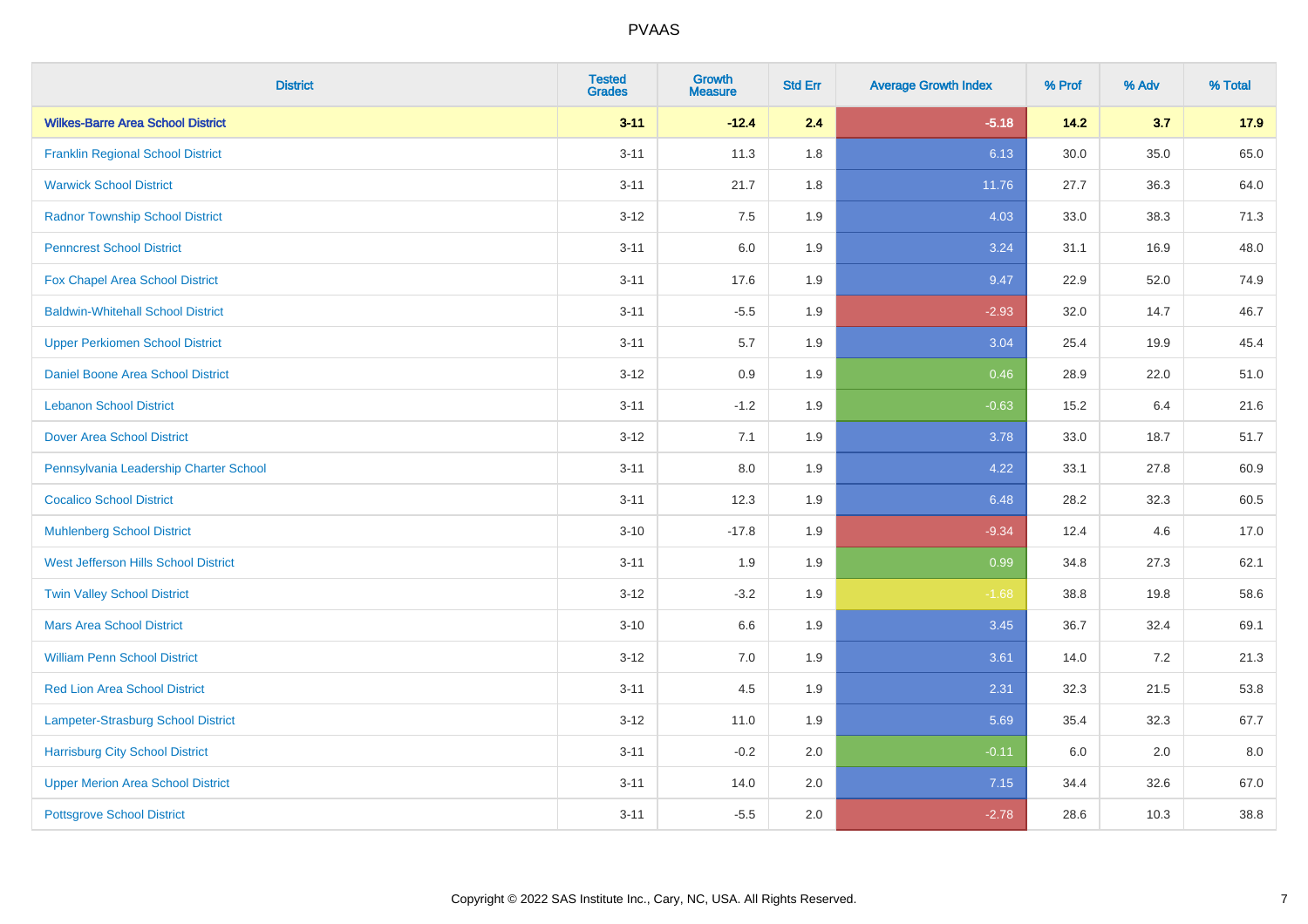| <b>District</b>                                | <b>Tested</b><br><b>Grades</b> | <b>Growth</b><br><b>Measure</b> | <b>Std Err</b> | <b>Average Growth Index</b> | % Prof | % Adv | % Total |
|------------------------------------------------|--------------------------------|---------------------------------|----------------|-----------------------------|--------|-------|---------|
| <b>Wilkes-Barre Area School District</b>       | $3 - 11$                       | $-12.4$                         | 2.4            | $-5.18$                     | 14.2   | 3.7   | 17.9    |
| <b>Hampton Township School District</b>        | $3 - 11$                       | 7.4                             | 2.0            | 3.79                        | 37.9   | 39.2  | 77.0    |
| <b>Manheim Central School District</b>         | $3 - 11$                       | 12.8                            | 2.0            | 6.52                        | 27.8   | 35.4  | 63.2    |
| <b>Great Valley School District</b>            | $3 - 11$                       | 5.4                             | 2.0            | 2.77                        | 33.8   | 33.5  | 67.3    |
| <b>Interboro School District</b>               | $3 - 12$                       | $-8.4$                          | 2.0            | $-4.27$                     | 27.6   | 6.4   | 34.1    |
| <b>Greater Latrobe School District</b>         | $3 - 11$                       | $-14.1$                         | 2.0            | $-7.14$                     | 41.0   | 12.6  | 53.6    |
| <b>Derry Township School District</b>          | $3 - 10$                       | 20.1                            | 2.0            | 10.20                       | 32.8   | 46.9  | 79.7    |
| <b>Upper Moreland Township School District</b> | $3 - 11$                       | 1.1                             | 2.0            | 0.56                        | 24.8   | 26.6  | 51.3    |
| <b>Connellsville Area School District</b>      | $3 - 11$                       | $-5.3$                          | 2.0            | $-2.67$                     | 24.2   | 5.0   | 29.1    |
| <b>Gettysburg Area School District</b>         | $3 - 11$                       | $-6.0$                          | 2.0            | $-3.02$                     | 28.8   | 19.6  | 48.5    |
| <b>Greencastle-Antrim School District</b>      | $3 - 11$                       | $-0.3$                          | 2.0            | $-0.14$                     | 30.9   | 22.2  | 53.1    |
| <b>West Allegheny School District</b>          | $3 - 12$                       | 8.6                             | 2.0            | 4.34                        | 37.3   | 27.2  | 64.5    |
| <b>Lower Moreland Township School District</b> | $3 - 11$                       | 8.7                             | 2.0            | 4.35                        | 38.2   | 33.2  | 71.4    |
| <b>Bellefonte Area School District</b>         | $3 - 11$                       | $6.7\,$                         | 2.0            | 3.34                        | 28.8   | 21.5  | 50.2    |
| <b>Gateway School District</b>                 | $3 - 11$                       | 3.1                             | 2.0            | 1.55                        | 35.7   | 18.5  | 54.2    |
| <b>Dubois Area School District</b>             | $3 - 11$                       | $-2.8$                          | 2.0            | $-1.37$                     | 35.5   | 19.0  | 54.6    |
| <b>Fleetwood Area School District</b>          | $3 - 10$                       | 10.4                            | 2.0            | 5.19                        | 31.7   | 25.8  | 57.5    |
| Juniata County School District                 | $3 - 12$                       | 7.7                             | 2.0            | 3.81                        | 22.9   | 18.9  | 41.8    |
| <b>Indiana Area School District</b>            | $3 - 11$                       | 12.0                            | 2.0            | 5.98                        | 30.0   | 30.4  | 60.3    |
| <b>Cheltenham School District</b>              | $3 - 11$                       | $-17.6$                         | 2.0            | $-8.74$                     | 24.4   | 8.3   | 32.6    |
| <b>Tunkhannock Area School District</b>        | $3 - 11$                       | 1.4                             | 2.0            | 0.71                        | 29.8   | 18.1  | 47.9    |
| <b>Bangor Area School District</b>             | $3 - 12$                       | $-1.2$                          | 2.0            | $-0.60$                     | 25.8   | 12.7  | 38.5    |
| <b>Kiski Area School District</b>              | $3 - 11$                       | $-4.0$                          | 2.0            | $-1.99$                     | 23.1   | 18.2  | 41.3    |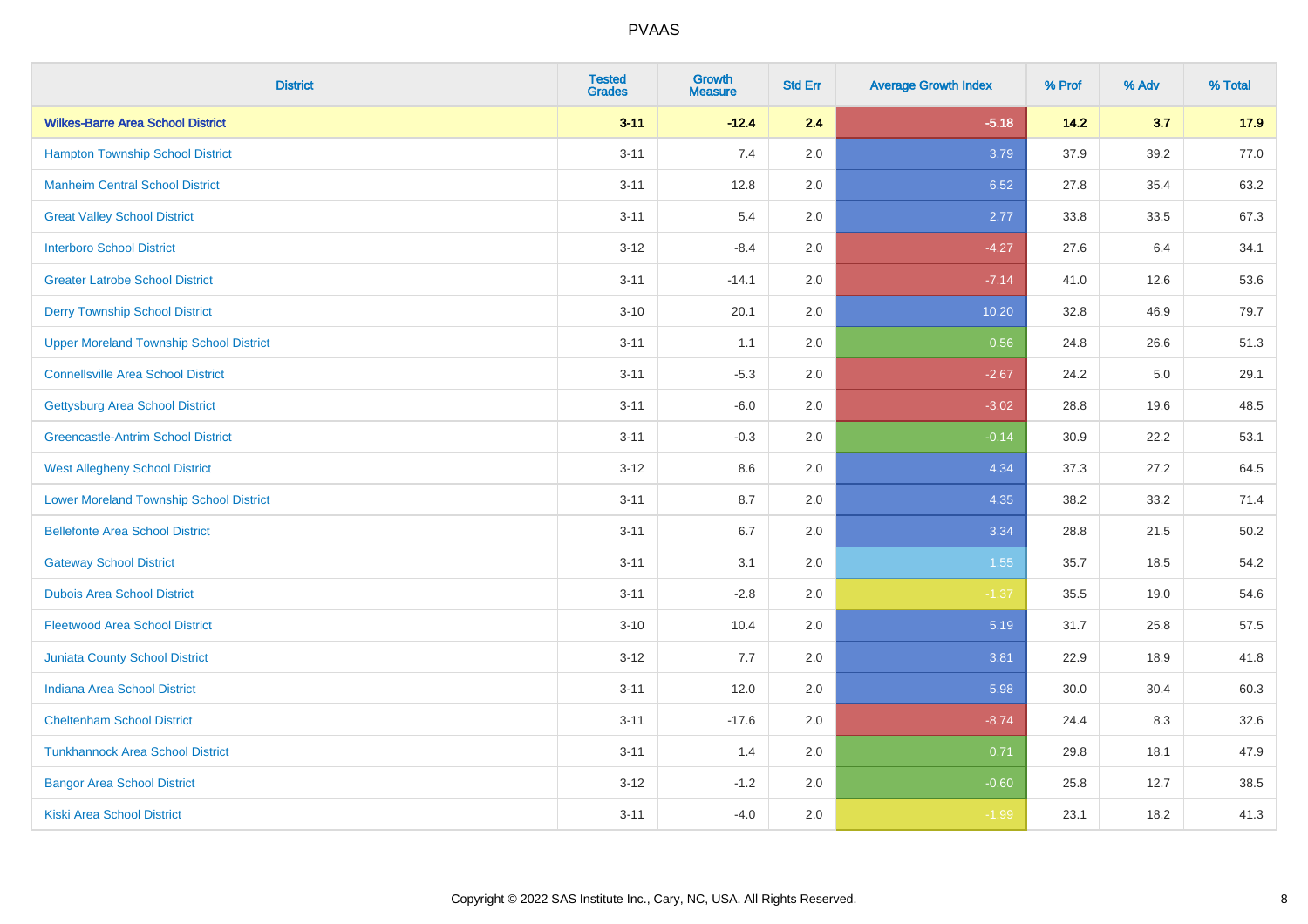| <b>District</b>                               | <b>Tested</b><br><b>Grades</b> | <b>Growth</b><br><b>Measure</b> | <b>Std Err</b> | <b>Average Growth Index</b> | % Prof | % Adv | % Total |
|-----------------------------------------------|--------------------------------|---------------------------------|----------------|-----------------------------|--------|-------|---------|
| <b>Wilkes-Barre Area School District</b>      | $3 - 11$                       | $-12.4$                         | 2.4            | $-5.18$                     | 14.2   | 3.7   | 17.9    |
| <b>Spring Grove Area School District</b>      | $3 - 11$                       | 3.9                             | 2.0            | 1.90                        | 30.0   | 23.0  | 53.0    |
| <b>Montour School District</b>                | $3 - 11$                       | $-6.1$                          | 2.1            | $-2.95$                     | 31.8   | 23.6  | 55.3    |
| <b>Wallenpaupack Area School District</b>     | $3 - 11$                       | $8.8\,$                         | 2.1            | 4.28                        | 28.5   | 18.9  | 47.4    |
| 21st Century Cyber Charter School             | $6 - 12$                       | 6.6                             | 2.1            | 3.16                        | 29.0   | 21.8  | 50.8    |
| <b>Pottsville Area School District</b>        | $3 - 12$                       | $-4.9$                          | 2.1            | $-2.36$                     | 21.8   | 7.9   | 29.6    |
| Esperanza Academy Charter School              | $4 - 11$                       | 2.1                             | 2.1            | 1.01                        | 14.2   | 3.6   | 17.8    |
| <b>Dallas School District</b>                 | $3 - 11$                       | 8.1                             | 2.1            | 3.87                        | 32.4   | 22.4  | 54.8    |
| Selinsgrove Area School District              | $3 - 12$                       | $-5.7$                          | 2.1            | $-2.74$                     | 25.4   | 13.9  | 39.2    |
| <b>York Suburban School District</b>          | $3 - 11$                       | 7.4                             | 2.1            | 3.55                        | 24.9   | 31.2  | 56.1    |
| Mifflinburg Area School District              | $3 - 11$                       | $-6.0$                          | 2.1            | $-2.87$                     | 32.7   | 13.3  | 46.0    |
| <b>Blue Mountain School District</b>          | $3 - 10$                       | 12.2                            | 2.1            | 5.81                        | 30.7   | 26.1  | 56.8    |
| Southern Lehigh School District               | $3 - 11$                       | $-4.1$                          | 2.1            | $-1.94$                     | 39.3   | 28.0  | 67.2    |
| <b>Crawford Central School District</b>       | $3 - 11$                       | 5.7                             | 2.1            | 2.71                        | 26.4   | 15.8  | 42.1    |
| <b>Freeport Area School District</b>          | $3 - 10$                       | $-0.2$                          | 2.1            | $-0.10$                     | 37.4   | 29.8  | 67.2    |
| <b>Conrad Weiser Area School District</b>     | $3 - 11$                       | 7.1                             | 2.1            | 3.34                        | 28.2   | 14.4  | 42.6    |
| Northwestern Lehigh School District           | $3 - 11$                       | $-2.4$                          | 2.1            | $-1.14$                     | 41.7   | 17.9  | 59.5    |
| East Pennsboro Area School District           | $3 - 11$                       | 4.8                             | 2.1            | 2.26                        | 36.8   | 16.9  | 53.7    |
| <b>Rose Tree Media School District</b>        | $3 - 10$                       | $-2.8$                          | 2.1            | $-1.33$                     | 35.2   | 29.6  | 64.8    |
| <b>Chartiers Valley School District</b>       | $3 - 11$                       | $-9.1$                          | 2.1            | $-4.23$                     | 20.7   | 17.4  | 38.0    |
| <b>Eastern Lebanon County School District</b> | $3 - 11$                       | 4.0                             | 2.1            | 1.89                        | 23.5   | 11.5  | 35.0    |
| <b>East Lycoming School District</b>          | $3 - 11$                       | $-10.9$                         | 2.1            | $-5.08$                     | 22.5   | 8.2   | 30.8    |
| <b>Tuscarora School District</b>              | $3 - 11$                       | 13.4                            | 2.2            | 6.20                        | 37.1   | 26.3  | 63.4    |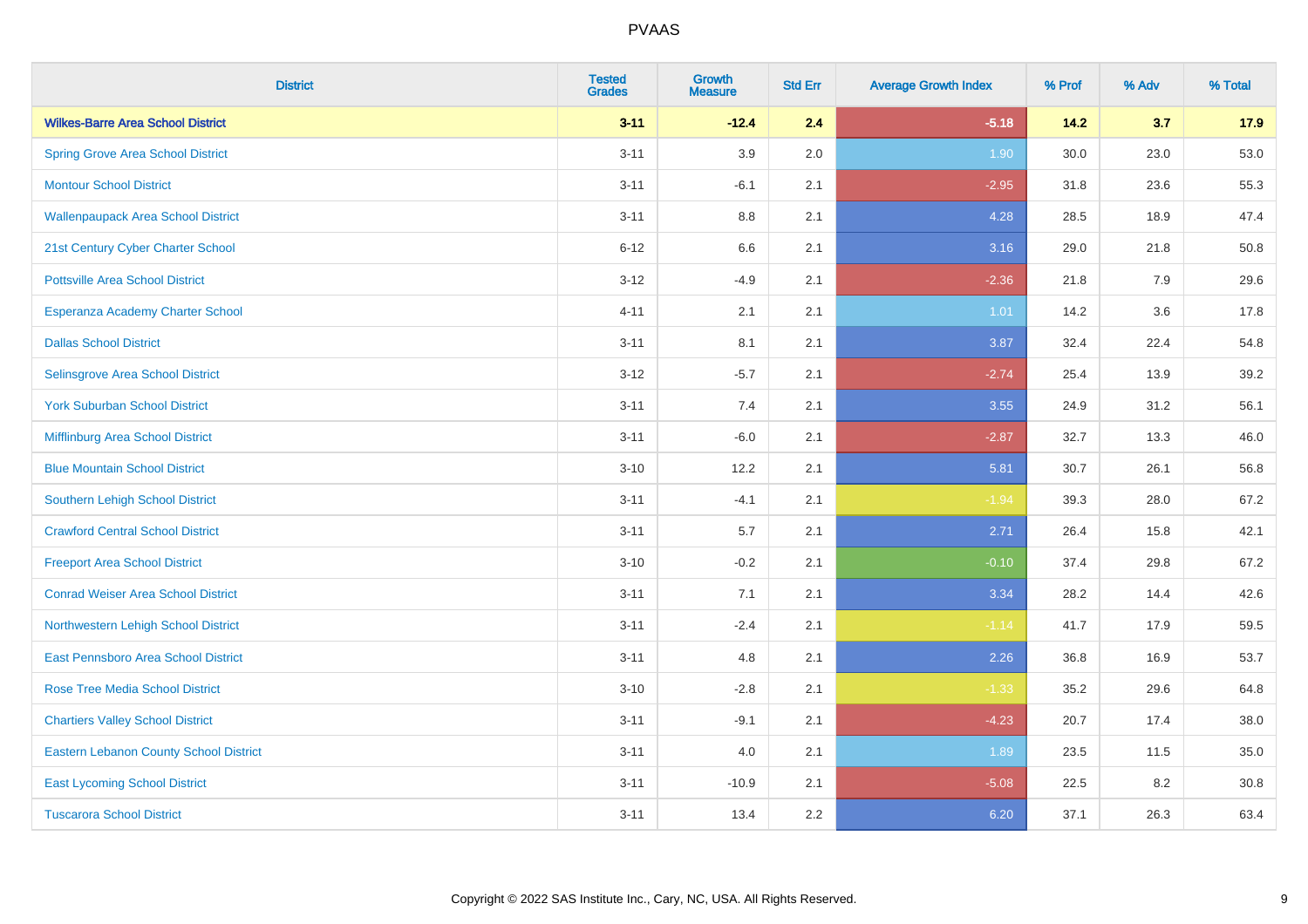| <b>District</b>                               | <b>Tested</b><br><b>Grades</b> | <b>Growth</b><br><b>Measure</b> | <b>Std Err</b> | <b>Average Growth Index</b> | % Prof | % Adv | % Total |
|-----------------------------------------------|--------------------------------|---------------------------------|----------------|-----------------------------|--------|-------|---------|
| <b>Wilkes-Barre Area School District</b>      | $3 - 11$                       | $-12.4$                         | 2.4            | $-5.18$                     | $14.2$ | 3.7   | 17.9    |
| <b>Donegal School District</b>                | $3 - 12$                       | 5.9                             | 2.2            | 2.72                        | 34.1   | 23.1  | 57.2    |
| <b>Mckeesport Area School District</b>        | $3 - 12$                       | 4.6                             | 2.2            | 2.14                        | 21.1   | 4.4   | 25.5    |
| North Schuylkill School District              | $3 - 11$                       | $-4.7$                          | 2.2            | $-2.16$                     | 20.2   | 11.7  | 31.9    |
| <b>Pittston Area School District</b>          | $3 - 11$                       | $-8.2$                          | 2.2            | $-3.75$                     | 26.7   | 14.8  | 41.5    |
| <b>Ringgold School District</b>               | $3 - 11$                       | 2.9                             | 2.2            | 1.32                        | 23.8   | 13.3  | 37.1    |
| <b>Wallingford-Swarthmore School District</b> | $3 - 10$                       | 5.0                             | 2.2            | 2.25                        | 33.3   | 37.1  | 70.4    |
| <b>New Foundations Charter School</b>         | $3 - 11$                       | 0.6                             | 2.2            | 0.29                        | 22.4   | 4.0   | 26.4    |
| <b>Crestwood School District</b>              | $3 - 11$                       | $-3.4$                          | 2.2            | $-1.52$                     | 33.1   | 21.7  | 54.9    |
| <b>Fort Leboeuf School District</b>           | $3 - 11$                       | 3.5                             | 2.2            | 1.58                        | 32.0   | 16.8  | 48.8    |
| <b>Pottstown School District</b>              | $3 - 12$                       | 2.0                             | 2.2            | 0.88                        | 19.4   | 6.2   | 25.6    |
| <b>Valley View School District</b>            | $3 - 11$                       | 9.3                             | 2.2            | 4.18                        | 26.6   | 23.1  | 49.7    |
| Saint Marys Area School District              | $3 - 11$                       | $6.0\,$                         | 2.2            | 2.69                        | 35.4   | 18.3  | 53.7    |
| <b>Bucks County Technical High School</b>     | $9 - 10$                       | $-2.9$                          | 2.2            | $-1.29$                     | 27.7   | 10.4  | 38.2    |
| <b>Saucon Valley School District</b>          | $3 - 11$                       | 18.9                            | 2.2            | 8.48                        | 26.0   | 39.6  | 65.6    |
| South Middleton School District               | $3 - 11$                       | 4.4                             | 2.2            | 1.95                        | 31.1   | 16.4  | 47.5    |
| <b>Schuylkill Valley School District</b>      | $3 - 11$                       | $-1.0$                          | 2.2            | $-0.47$                     | 29.8   | 20.2  | 50.0    |
| South Butler County School District           | $3 - 10$                       | 6.3                             | 2.2            | 2.80                        | 37.8   | 19.2  | 57.0    |
| <b>Greensburg Salem School District</b>       | $3 - 11$                       | $-6.9$                          | 2.2            | $-3.06$                     | 30.3   | 13.3  | 43.6    |
| <b>Grove City Area School District</b>        | $3 - 12$                       | $-8.8$                          | 2.3            | $-3.89$                     | 25.6   | 16.4  | 42.0    |
| Northern Lebanon School District              | $3 - 11$                       | $-0.7$                          | 2.3            | $-0.29$                     | 18.8   | 6.8   | 25.6    |
| <b>Bradford Area School District</b>          | $3 - 12$                       | $-1.8$                          | 2.3            | $-0.79$                     | 31.2   | 16.7  | 47.9    |
| <b>Big Spring School District</b>             | $3 - 11$                       | $-9.8$                          | 2.3            | $-4.32$                     | 23.6   | 12.9  | 36.5    |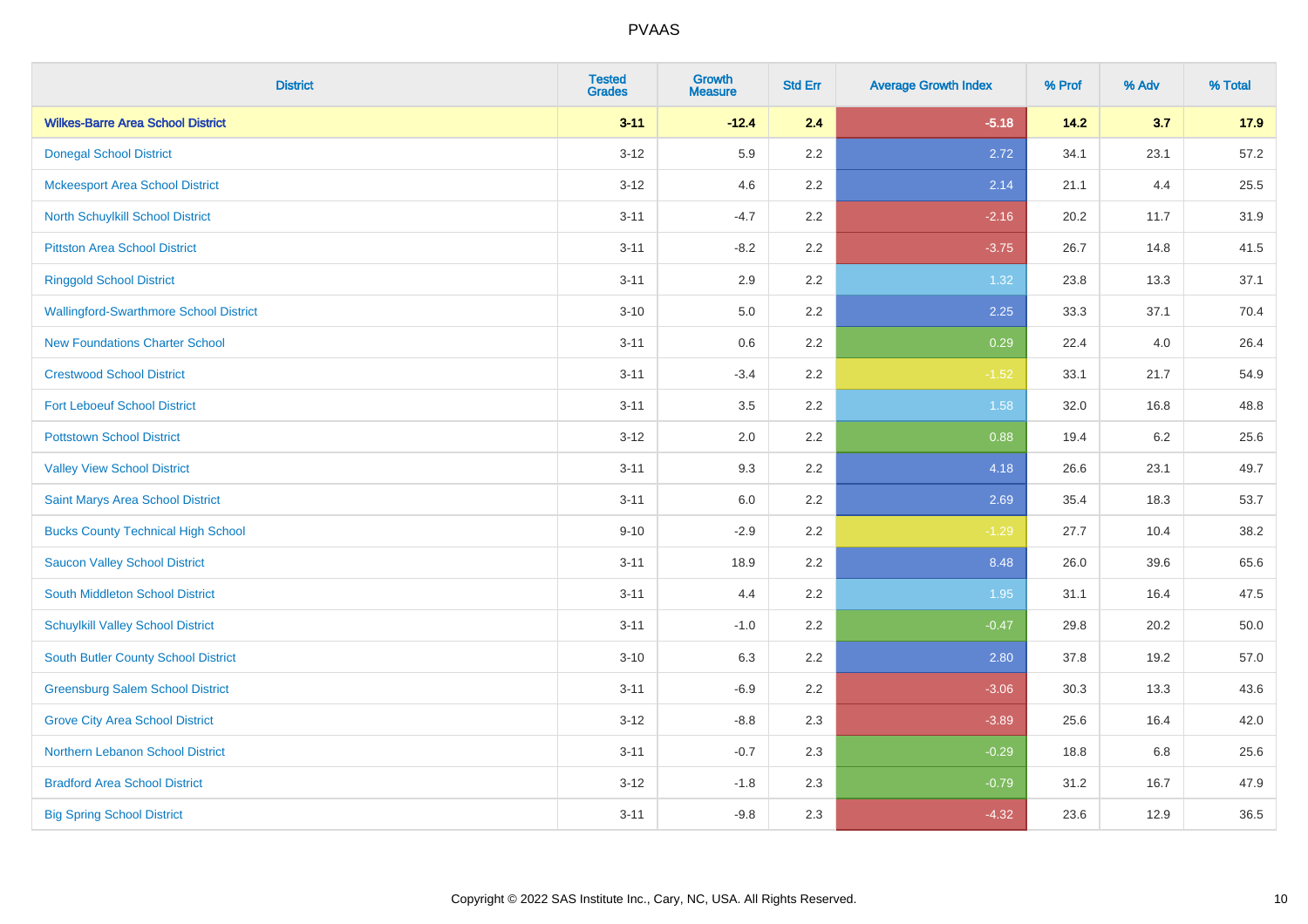| <b>District</b>                             | <b>Tested</b><br><b>Grades</b> | <b>Growth</b><br><b>Measure</b> | <b>Std Err</b> | <b>Average Growth Index</b> | % Prof | % Adv   | % Total |
|---------------------------------------------|--------------------------------|---------------------------------|----------------|-----------------------------|--------|---------|---------|
| <b>Wilkes-Barre Area School District</b>    | $3 - 11$                       | $-12.4$                         | 2.4            | $-5.18$                     | 14.2   | 3.7     | 17.9    |
| <b>Central Cambria School District</b>      | $3 - 11$                       | $-12.7$                         | 2.3            | $-5.61$                     | 19.4   | 7.4     | 26.9    |
| <b>Corry Area School District</b>           | $3 - 11$                       | $-6.8$                          | 2.3            | $-3.01$                     | 24.0   | $8.8\,$ | 32.8    |
| <b>New Castle Area School District</b>      | $3 - 12$                       | $-13.6$                         | 2.3            | $-5.99$                     | 17.6   | 2.0     | 19.5    |
| <b>Tyrone Area School District</b>          | $3 - 12$                       | 29.2                            | 2.3            | 12.86                       | 36.6   | 29.1    | 65.7    |
| <b>Mount Pleasant Area School District</b>  | $3 - 11$                       | $-5.4$                          | 2.3            | $-2.37$                     | 33.3   | 8.7     | 42.0    |
| <b>Keystone Oaks School District</b>        | $3 - 11$                       | $-7.2$                          | 2.3            | $-3.14$                     | 30.0   | 11.1    | 41.0    |
| <b>Belle Vernon Area School District</b>    | $3 - 11$                       | 11.1                            | 2.3            | 4.88                        | 31.6   | 25.4    | 57.1    |
| <b>Central Columbia School District</b>     | $3 - 12$                       | 0.3                             | 2.3            | 0.12                        | 25.4   | 37.6    | 63.0    |
| <b>Eastern York School District</b>         | $3 - 11$                       | $-6.2$                          | 2.3            | $-2.70$                     | 27.8   | 18.5    | 46.4    |
| <b>Laurel Highlands School District</b>     | $3 - 11$                       | $-3.8$                          | 2.3            | $-1.63$                     | 20.9   | 14.6    | 35.4    |
| <b>Marple Newtown School District</b>       | $3 - 11$                       | 20.6                            | 2.3            | 8.95                        | 31.1   | 42.7    | 73.8    |
| <b>West Perry School District</b>           | $3 - 11$                       | 11.0                            | 2.3            | 4.76                        | 26.9   | 20.5    | 47.4    |
| <b>Harbor Creek School District</b>         | $3 - 11$                       | 13.4                            | 2.3            | 5.80                        | 34.5   | 40.7    | 75.2    |
| <b>Albert Gallatin Area School District</b> | $3 - 11$                       | $-1.7$                          | 2.3            | $-0.72$                     | 31.9   | 20.7    | 52.7    |
| <b>Avonworth School District</b>            | $3 - 10$                       | $-6.2$                          | 2.3            | $-2.68$                     | 35.9   | 14.1    | 50.0    |
| <b>Dauphin County Technical School</b>      | $9 - 11$                       | $-3.9$                          | 2.3            | $-1.67$                     | 18.3   | 11.1    | 29.3    |
| <b>Blackhawk School District</b>            | $3 - 11$                       | 2.0                             | 2.3            | 0.87                        | 34.6   | 20.7    | 55.3    |
| <b>Wyoming Valley West School District</b>  | $3 - 11$                       | $-5.5$                          | 2.3            | $-2.38$                     | 22.2   | 9.2     | 31.4    |
| <b>Mount Carmel Area School District</b>    | $3 - 11$                       | $-7.9$                          | 2.3            | $-3.38$                     | 18.2   | 4.4     | 22.6    |
| <b>Highlands School District</b>            | $3 - 11$                       | $-1.3$                          | 2.3            | $-0.55$                     | 32.6   | 10.5    | 43.0    |
| <b>Sharon City School District</b>          | $3 - 11$                       | $-6.5$                          | 2.3            | $-2.79$                     | 13.1   | 5.0     | 18.1    |
| <b>Athens Area School District</b>          | $3 - 11$                       | 2.6                             | 2.3            | 1.11                        | 34.9   | 12.3    | 47.3    |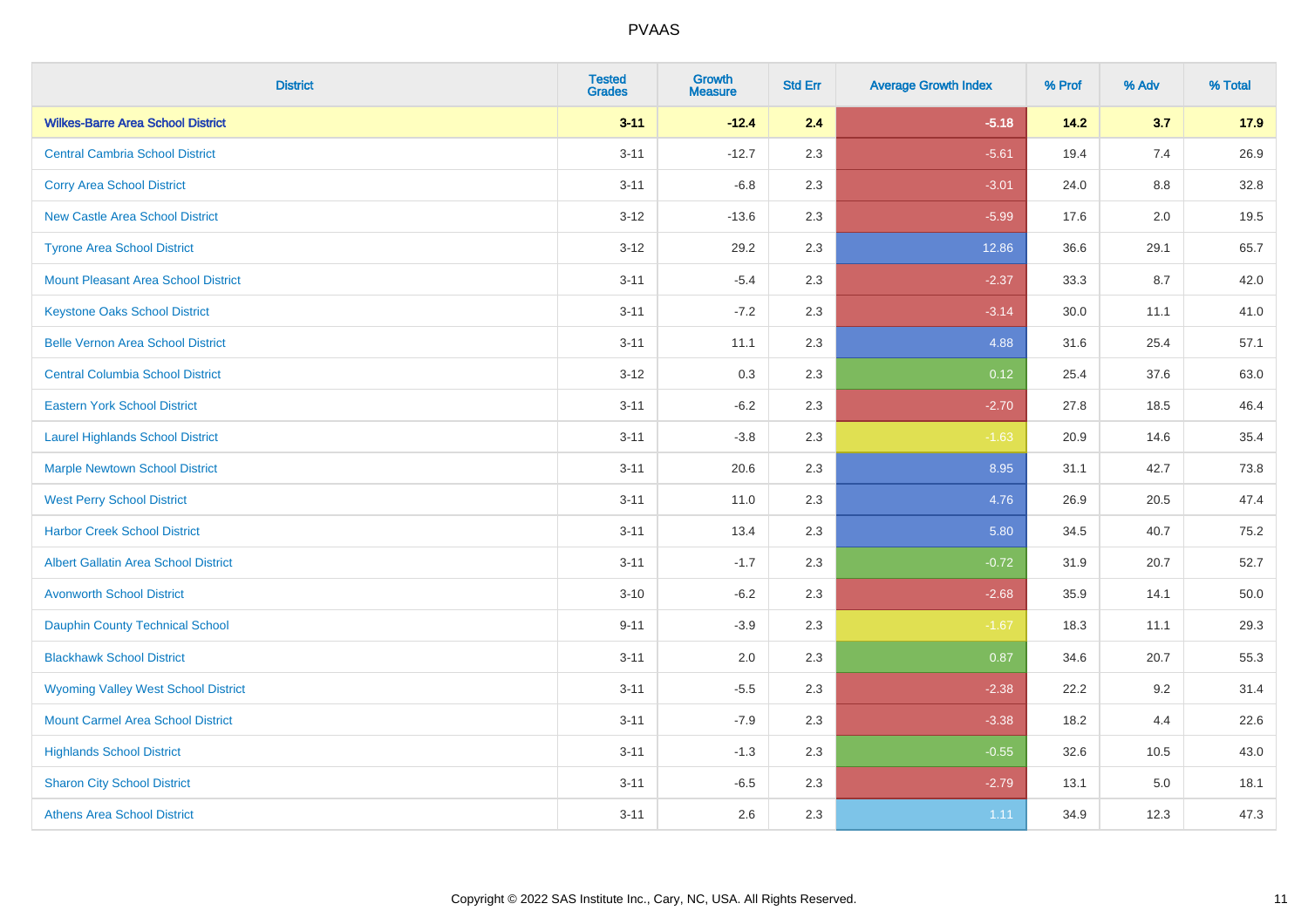| <b>District</b>                          | <b>Tested</b><br><b>Grades</b> | <b>Growth</b><br><b>Measure</b> | <b>Std Err</b> | <b>Average Growth Index</b> | % Prof | % Adv | % Total |
|------------------------------------------|--------------------------------|---------------------------------|----------------|-----------------------------|--------|-------|---------|
| <b>Wilkes-Barre Area School District</b> | $3 - 11$                       | $-12.4$                         | 2.4            | $-5.18$                     | 14.2   | 3.7   | 17.9    |
| <b>Wilson Area School District</b>       | $3 - 11$                       | $-0.3$                          | 2.4            | $-0.12$                     | 35.4   | 14.6  | 50.0    |
| <b>Lehighton Area School District</b>    | $3 - 11$                       | 11.4                            | 2.4            | 4.84                        | 30.5   | 24.9  | 55.3    |
| <b>Plum Borough School District</b>      | $3 - 11$                       | $-9.4$                          | 2.4            | $-3.98$                     | 32.9   | 27.4  | 60.4    |
| <b>Tamaqua Area School District</b>      | $3 - 12$                       | 6.5                             | 2.4            | 2.72                        | 34.3   | 17.5  | 51.8    |
| <b>Lewisburg Area School District</b>    | $3 - 11$                       | 1.7                             | 2.4            | 0.72                        | 35.9   | 35.9  | 71.8    |
| <b>Greater Johnstown School District</b> | $3 - 11$                       | $-3.5$                          | 2.4            | $-1.45$                     | 10.3   | 1.3   | 11.5    |
| <b>Somerset Area School District</b>     | $3 - 11$                       | $-7.6$                          | 2.4            | $-3.17$                     | 21.0   | 14.5  | 35.5    |
| <b>Middletown Area School District</b>   | $3 - 11$                       | $-3.4$                          | 2.4            | $-1.44$                     | 34.3   | 15.2  | 49.4    |
| <b>Bedford Area School District</b>      | $3 - 11$                       | 6.4                             | 2.4            | 2.68                        | 31.0   | 20.6  | 51.6    |
| Hamburg Area School District             | $3 - 11$                       | 0.6                             | 2.4            | 0.25                        | 28.0   | 15.5  | 43.6    |
| <b>City CHS</b>                          | $10 - 11$                      | $-5.6$                          | 2.4            | $-2.34$                     | 15.9   | 1.5   | 17.4    |
| <b>Bermudian Springs School District</b> | $3 - 11$                       | 2.5                             | 2.4            | 1.05                        | 31.8   | 23.5  | 55.3    |
| <b>Wilkes-Barre Area School District</b> | $3 - 11$                       | $-12.4$                         | 2.4            | $-5.18$                     | 14.2   | 3.7   | 17.9    |
| <b>Fairview School District</b>          | $3 - 11$                       | 8.3                             | 2.4            | 3.43                        | 41.9   | 34.9  | 76.7    |
| <b>Penn Hills School District</b>        | $3 - 11$                       | 0.0                             | 2.4            | 0.02                        | 18.4   | 7.1   | 25.6    |
| Penn Cambria School District             | $3 - 11$                       | $-4.5$                          | 2.4            | $-1.86$                     | 27.3   | 15.8  | 43.2    |
| <b>Spring Cove School District</b>       | $3 - 11$                       | 9.1                             | 2.4            | 3.77                        | 31.8   | 25.4  | 57.1    |
| Jim Thorpe Area School District          | $3 - 11$                       | $-10.9$                         | 2.4            | $-4.48$                     | 19.5   | 6.0   | 25.5    |
| <b>Agora Cyber Charter School</b>        | $3 - 11$                       | 14.6                            | 2.4            | 6.03                        | 24.7   | 19.5  | 44.2    |
| <b>General Mclane School District</b>    | $3 - 11$                       | $-10.7$                         | 2.4            | $-4.40$                     | 34.0   | 15.6  | 49.6    |
| <b>Shikellamy School District</b>        | $3 - 10$                       | $-8.3$                          | 2.4            | $-3.42$                     | 20.8   | 18.5  | 39.2    |
| Oil City Area School District            | $3 - 11$                       | 8.6                             | 2.4            | 3.56                        | 29.1   | 13.1  | 42.2    |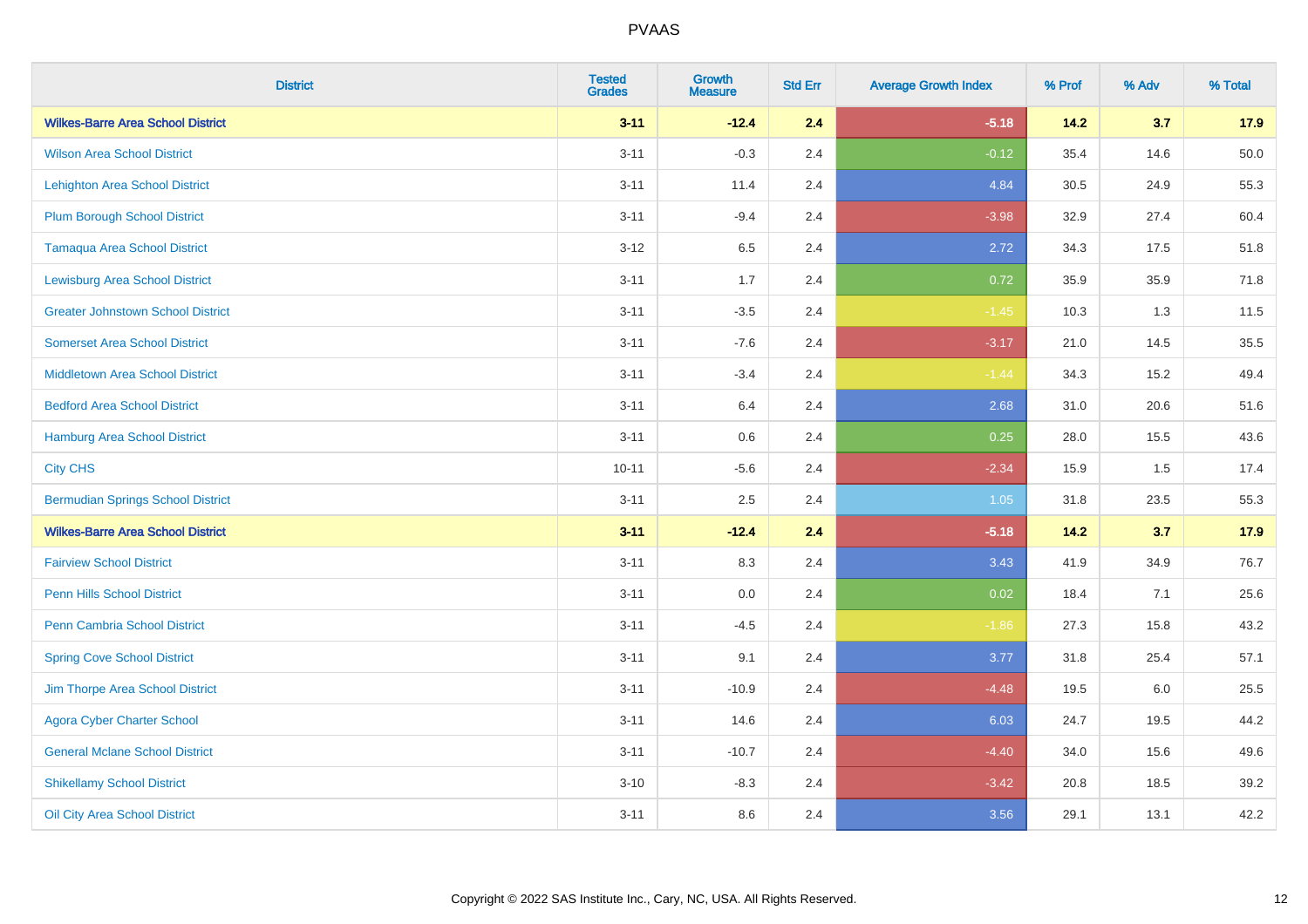| <b>District</b>                                | <b>Tested</b><br><b>Grades</b> | <b>Growth</b><br><b>Measure</b> | <b>Std Err</b> | <b>Average Growth Index</b> | % Prof | % Adv | % Total |
|------------------------------------------------|--------------------------------|---------------------------------|----------------|-----------------------------|--------|-------|---------|
| <b>Wilkes-Barre Area School District</b>       | $3 - 11$                       | $-12.4$                         | 2.4            | $-5.18$                     | 14.2   | 3.7   | 17.9    |
| <b>Littlestown Area School District</b>        | $3 - 11$                       | 28.7                            | 2.4            | 11.83                       | 38.4   | 29.3  | 67.7    |
| <b>Berwick Area School District</b>            | $3 - 11$                       | $-6.9$                          | 2.4            | $-2.84$                     | 22.3   | 11.5  | 33.8    |
| <b>Tredyffrin-Easttown School District</b>     | $3 - 10$                       | 8.7                             | 2.4            | 3.57                        | 35.2   | 35.8  | 71.0    |
| <b>Annville-Cleona School District</b>         | $3 - 12$                       | 1.1                             | 2.4            | 0.45                        | 34.8   | 13.6  | 48.5    |
| <b>Oley Valley School District</b>             | $3 - 11$                       | 1.4                             | 2.4            | 0.56                        | 37.4   | 23.9  | 61.4    |
| <b>Shamokin Area School District</b>           | $3 - 11$                       | $-2.6$                          | 2.5            | $-1.06$                     | 19.6   | 9.8   | 29.3    |
| <b>Slippery Rock Area School District</b>      | $3 - 11$                       | $-3.8$                          | 2.5            | $-1.56$                     | 30.8   | 21.9  | 52.7    |
| <b>Elizabeth Forward School District</b>       | $3 - 11$                       | $-5.5$                          | 2.5            | $-2.25$                     | 32.2   | 12.8  | 45.0    |
| <b>Wayne Highlands School District</b>         | $3 - 11$                       | 22.5                            | 2.5            | 9.16                        | 33.8   | 40.4  | 74.2    |
| <b>MaST Community Charter School</b>           | $3 - 10$                       | $-0.9$                          | 2.5            | $-0.34$                     | 25.0   | 21.6  | 46.6    |
| <b>Universal Audenried Charter School</b>      | $9 - 11$                       | $-3.8$                          | 2.5            | $-1.53$                     | 3.0    | 0.5   | 3.5     |
| Lehigh Valley Charter High School For The Arts | $9 - 10$                       | $-11.8$                         | 2.5            | $-4.76$                     | 28.9   | 5.7   | 34.6    |
| <b>Deer Lakes School District</b>              | $3 - 11$                       | $-10.0$                         | 2.5            | $-4.02$                     | 27.7   | 9.9   | 37.6    |
| <b>Quaker Valley School District</b>           | $3 - 11$                       | 12.2                            | 2.5            | 4.90                        | 39.5   | 26.4  | 65.9    |
| <b>Wyoming Area School District</b>            | $3 - 10$                       | $-5.5$                          | 2.5            | $-2.21$                     | 32.0   | 9.6   | 41.6    |
| <b>Scranton School District</b>                | $3 - 12$                       | $-10.1$                         | 2.5            | $-4.04$                     | 20.0   | 7.7   | 27.7    |
| <b>West Mifflin Area School District</b>       | $3 - 12$                       | $-11.9$                         | 2.5            | $-4.77$                     | 15.9   | 4.0   | 19.9    |
| <b>Milton Area School District</b>             | $3 - 11$                       | $-10.1$                         | 2.5            | $-4.04$                     | 23.0   | 11.3  | 34.2    |
| <b>Tech Freire Charter School</b>              | $9 - 11$                       | 0.7                             | 2.5            | 0.27                        | 3.6    | 0.0   | 3.6     |
| <b>Upper Adams School District</b>             | $3 - 11$                       | 0.9                             | 2.5            | 0.37                        | 33.0   | 17.0  | 50.0    |
| <b>Hermitage School District</b>               | $3 - 12$                       | 14.0                            | 2.5            | 5.59                        | 34.0   | 27.0  | 61.0    |
| <b>Titusville Area School District</b>         | $3 - 11$                       | $-5.0$                          | 2.5            | $-1.98$                     | 26.5   | 6.8   | 33.3    |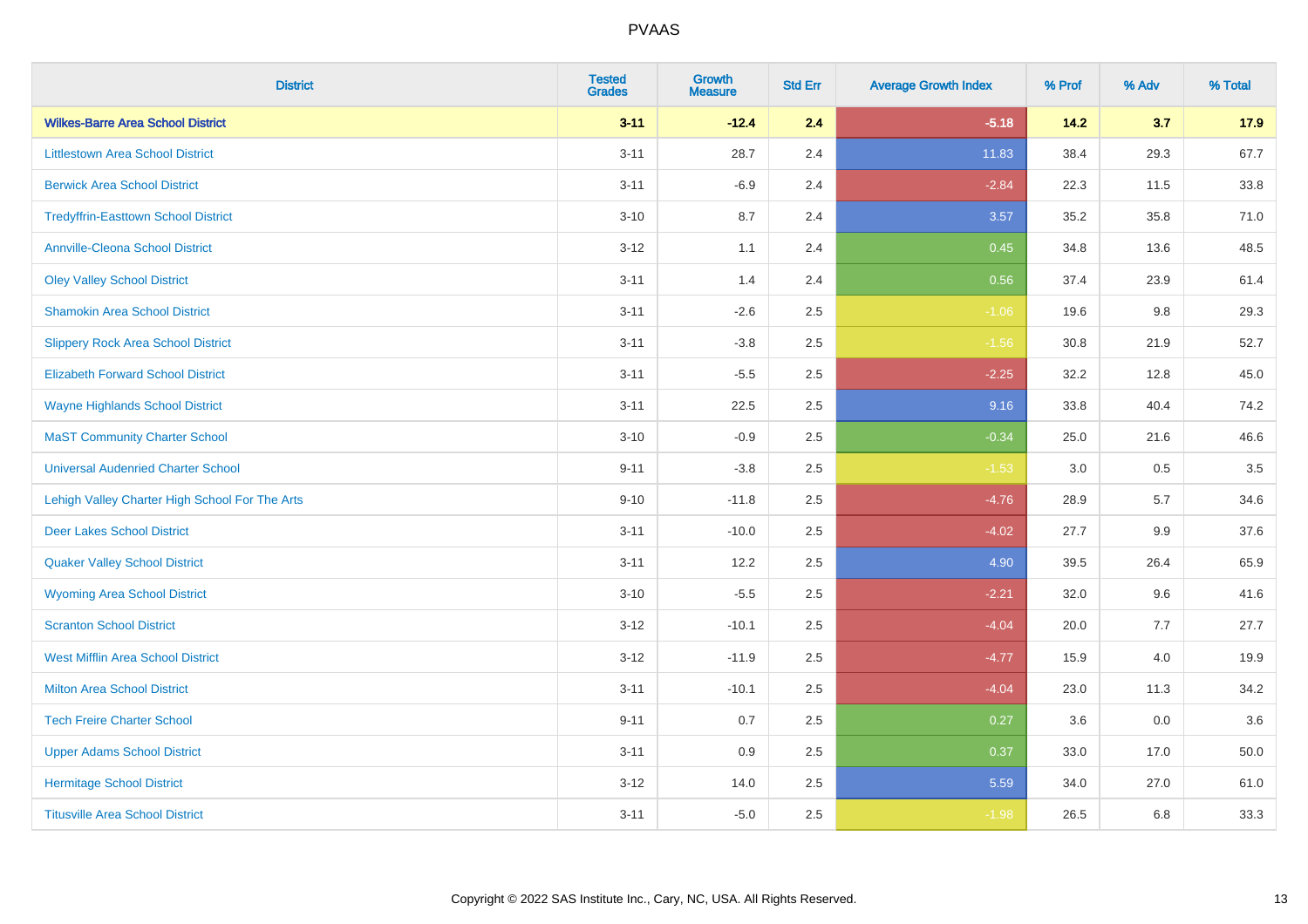| <b>District</b>                                                       | <b>Tested</b><br><b>Grades</b> | <b>Growth</b><br><b>Measure</b> | <b>Std Err</b> | <b>Average Growth Index</b> | % Prof | % Adv | % Total |
|-----------------------------------------------------------------------|--------------------------------|---------------------------------|----------------|-----------------------------|--------|-------|---------|
| <b>Wilkes-Barre Area School District</b>                              | $3 - 11$                       | $-12.4$                         | 2.4            | $-5.18$                     | $14.2$ | 3.7   | 17.9    |
| Pen Argyl Area School District                                        | $3 - 12$                       | 12.8                            | 2.5            | 5.10                        | 28.5   | 23.8  | 52.3    |
| Northern Lehigh School District                                       | $3 - 12$                       | 6.1                             | 2.5            | 2.42                        | 21.4   | 18.0  | 39.3    |
| <b>Central Greene School District</b>                                 | $3 - 11$                       | $-0.4$                          | 2.5            | $-0.15$                     | 27.8   | 14.8  | 42.6    |
| <b>Bald Eagle Area School District</b>                                | $3 - 11$                       | 7.6                             | 2.5            | 3.00                        | 31.6   | 15.6  | 47.3    |
| <b>Jersey Shore Area School District</b>                              | $3 - 11$                       | 0.7                             | 2.5            | 0.27                        | 39.3   | 13.6  | 52.9    |
| <b>Forest Hills School District</b>                                   | $3 - 11$                       | 1.8                             | 2.5            | 0.71                        | 28.8   | 10.3  | 39.1    |
| Preparatory Charter School Of Mathematics, Science, Tech, And Careers | $9 - 10$                       | $-5.1$                          | 2.5            | $-2.03$                     | 6.3    | 1.4   | 7.7     |
| Ambridge Area School District                                         | $3 - 12$                       | $-19.4$                         | 2.5            | $-7.64$                     | 23.2   | 5.6   | 28.9    |
| <b>Beaver Area School District</b>                                    | $3 - 10$                       | $-3.0$                          | 2.5            | $-1.16$                     | 25.8   | 27.8  | 53.6    |
| <b>Woodland Hills School District</b>                                 | $3 - 12$                       | $-4.2$                          | 2.5            | $-1.66$                     | 10.1   | 1.4   | 11.5    |
| <b>Innovative Arts Academy Charter School</b>                         | $6 - 11$                       | $-7.2$                          | 2.5            | $-2.83$                     | 2.0    | 0.0   | 2.0     |
| <b>South Park School District</b>                                     | $3 - 11$                       | $-8.8$                          | 2.5            | $-3.46$                     | 28.1   | 17.0  | 45.2    |
| <b>Brandywine Heights Area School District</b>                        | $3 - 11$                       | 5.8                             | 2.6            | 2.27                        | 27.7   | 28.6  | 56.2    |
| <b>Conneaut School District</b>                                       | $3 - 12$                       | $-2.3$                          | 2.6            | $-0.91$                     | 27.4   | 9.7   | 37.1    |
| <b>Midd-West School District</b>                                      | $3 - 11$                       | 3.6                             | 2.6            | 1.42                        | 28.6   | 25.0  | 53.6    |
| Huntingdon Area School District                                       | $3 - 11$                       | 5.8                             | 2.6            | 2.28                        | 27.8   | 17.4  | 45.2    |
| <b>Danville Area School District</b>                                  | $3 - 11$                       | 18.4                            | 2.6            | 7.19                        | 32.0   | 46.1  | 78.1    |
| Perseus House Charter School Of Excellence                            | $6 - 11$                       | $-6.4$                          | 2.6            | $-2.50$                     | 0.9    | 0.0   | 0.9     |
| Northern Tioga School District                                        | $3 - 12$                       | 6.8                             | 2.6            | 2.64                        | 25.0   | 16.9  | 41.9    |
| <b>Girard School District</b>                                         | $3 - 11$                       | $-12.3$                         | 2.6            | $-4.76$                     | 29.7   | 18.9  | 48.6    |
| Philadelphia Electrical & Tech Charter High School                    | $10 - 10$                      | 1.2                             | 2.6            | 0.45                        | 0.9    | 0.0   | 0.9     |
| <b>Central Valley School District</b>                                 | $3 - 10$                       | 4.7                             | 2.6            | 1.83                        | 37.8   | 18.5  | 56.3    |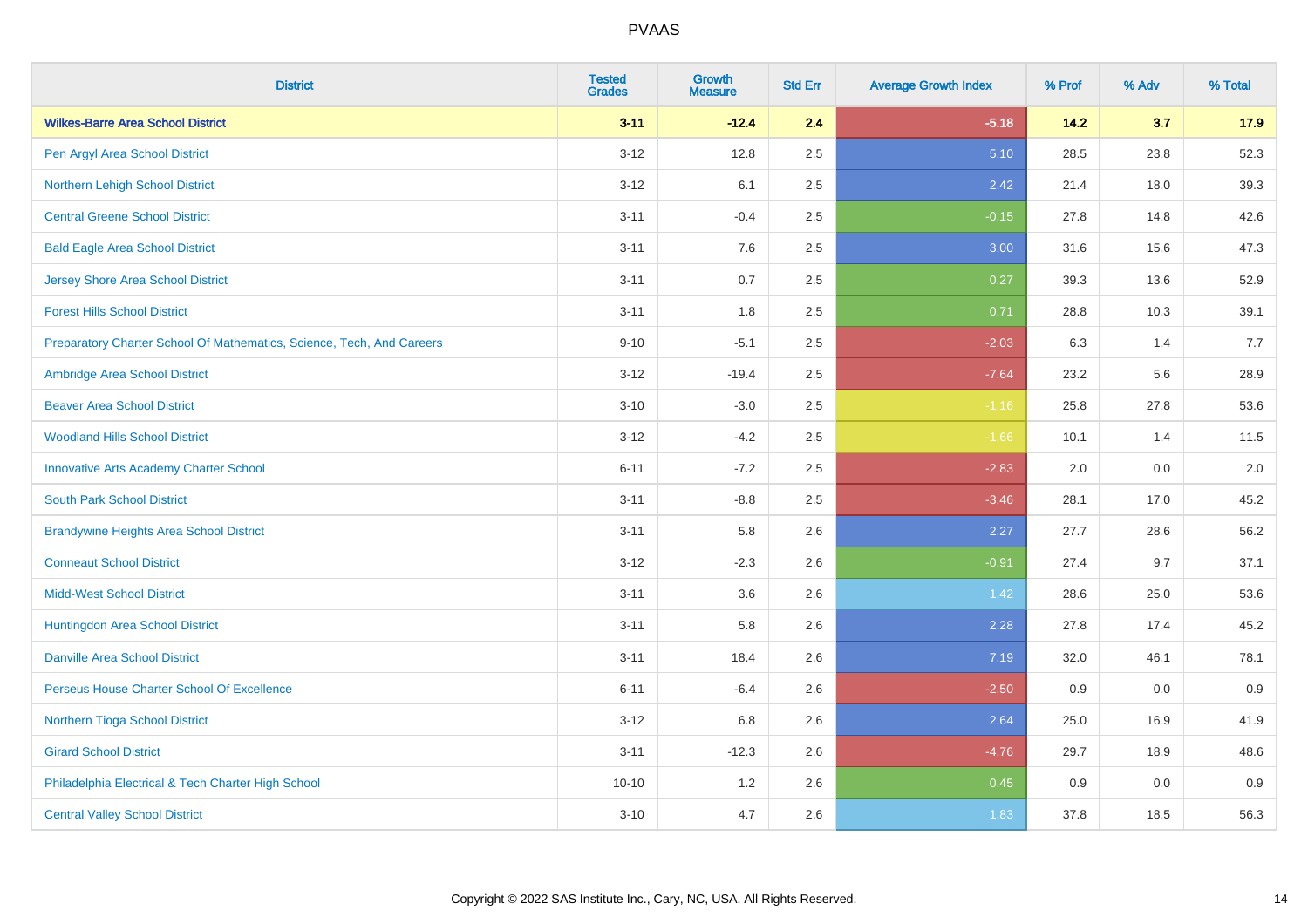| <b>District</b>                                  | <b>Tested</b><br><b>Grades</b> | <b>Growth</b><br><b>Measure</b> | <b>Std Err</b> | <b>Average Growth Index</b> | % Prof | % Adv | % Total |
|--------------------------------------------------|--------------------------------|---------------------------------|----------------|-----------------------------|--------|-------|---------|
| <b>Wilkes-Barre Area School District</b>         | $3 - 11$                       | $-12.4$                         | 2.4            | $-5.18$                     | 14.2   | 3.7   | 17.9    |
| <b>Susquenita School District</b>                | $3 - 11$                       | $-5.9$                          | 2.6            | $-2.28$                     | 30.6   | 13.9  | 44.4    |
| <b>Collegium Charter School</b>                  | $3 - 10$                       | 21.2                            | 2.6            | 8.18                        | 25.4   | 16.4  | 41.8    |
| <b>Western Wayne School District</b>             | $3 - 11$                       | 3.6                             | 2.6            | 1.39                        | 30.8   | 16.2  | 47.0    |
| <b>Wyomissing Area School District</b>           | $3 - 12$                       | $-2.4$                          | 2.6            | $-0.92$                     | 25.6   | 28.1  | 53.7    |
| <b>Franklin Area School District</b>             | $3 - 11$                       | $-3.7$                          | 2.6            | $-1.43$                     | 30.5   | 5.9   | 36.4    |
| Community Academy Of Philadelphia Charter School | $3 - 11$                       | 0.1                             | 2.6            | 0.06                        | 9.7    | 2.6   | 12.4    |
| <b>Derry Area School District</b>                | $3 - 11$                       | $-11.8$                         | 2.6            | $-4.53$                     | 34.8   | 6.1   | 40.9    |
| <b>Greater Nanticoke Area School District</b>    | $3 - 12$                       | $-6.8$                          | 2.6            | $-2.58$                     | 15.2   | 8.9   | 24.1    |
| <b>Chester-Upland School District</b>            | $3 - 11$                       | $-3.6$                          | 2.6            | $-1.38$                     | 1.6    | 0.0   | 1.6     |
| <b>Hopewell Area School District</b>             | $3 - 11$                       | 0.8                             | 2.6            | 0.31                        | 34.5   | 12.4  | 46.9    |
| <b>Richland School District</b>                  | $3 - 11$                       | $-6.9$                          | 2.6            | $-2.63$                     | 40.1   | 20.9  | 61.0    |
| Penns Valley Area School District                | $3 - 12$                       | 14.1                            | 2.6            | 5.33                        | 29.6   | 23.3  | 52.9    |
| <b>Montoursville Area School District</b>        | $3 - 12$                       | $-8.4$                          | 2.6            | $-3.17$                     | 38.8   | 18.2  | 57.0    |
| Karns City Area School District                  | $3 - 11$                       | $-7.2$                          | 2.6            | $-2.71$                     | 26.4   | 20.8  | 47.2    |
| <b>Towanda Area School District</b>              | $3 - 11$                       | $-4.0$                          | 2.6            | $-1.52$                     | 24.8   | 9.9   | 34.8    |
| <b>Neshannock Township School District</b>       | $3 - 10$                       | $-12.5$                         | 2.7            | $-4.73$                     | 29.0   | 13.0  | 42.0    |
| Susquehanna Township School District             | $3 - 12$                       | 3.9                             | 2.7            | 1.45                        | 19.0   | 13.1  | 32.0    |
| Boys Latin Of Philadelphia Charter School        | $6 - 12$                       | $-8.0$                          | 2.7            | $-3.02$                     | 1.4    | 0.0   | 1.4     |
| <b>Riverside School District</b>                 | $3 - 11$                       | $-6.2$                          | 2.7            | $-2.33$                     | 20.8   | 17.0  | 37.7    |
| <b>Palmerton Area School District</b>            | $3 - 11$                       | $-0.9$                          | 2.7            | $-0.34$                     | 34.3   | 14.3  | 48.6    |
| <b>Loyalsock Township School District</b>        | $3 - 12$                       | 26.7                            | 2.7            | 9.92                        | 36.8   | 35.1  | 71.9    |
| Schuylkill Haven Area School District            | $3 - 11$                       | $-5.3$                          | 2.7            | $-1.96$                     | 22.2   | 11.6  | 33.8    |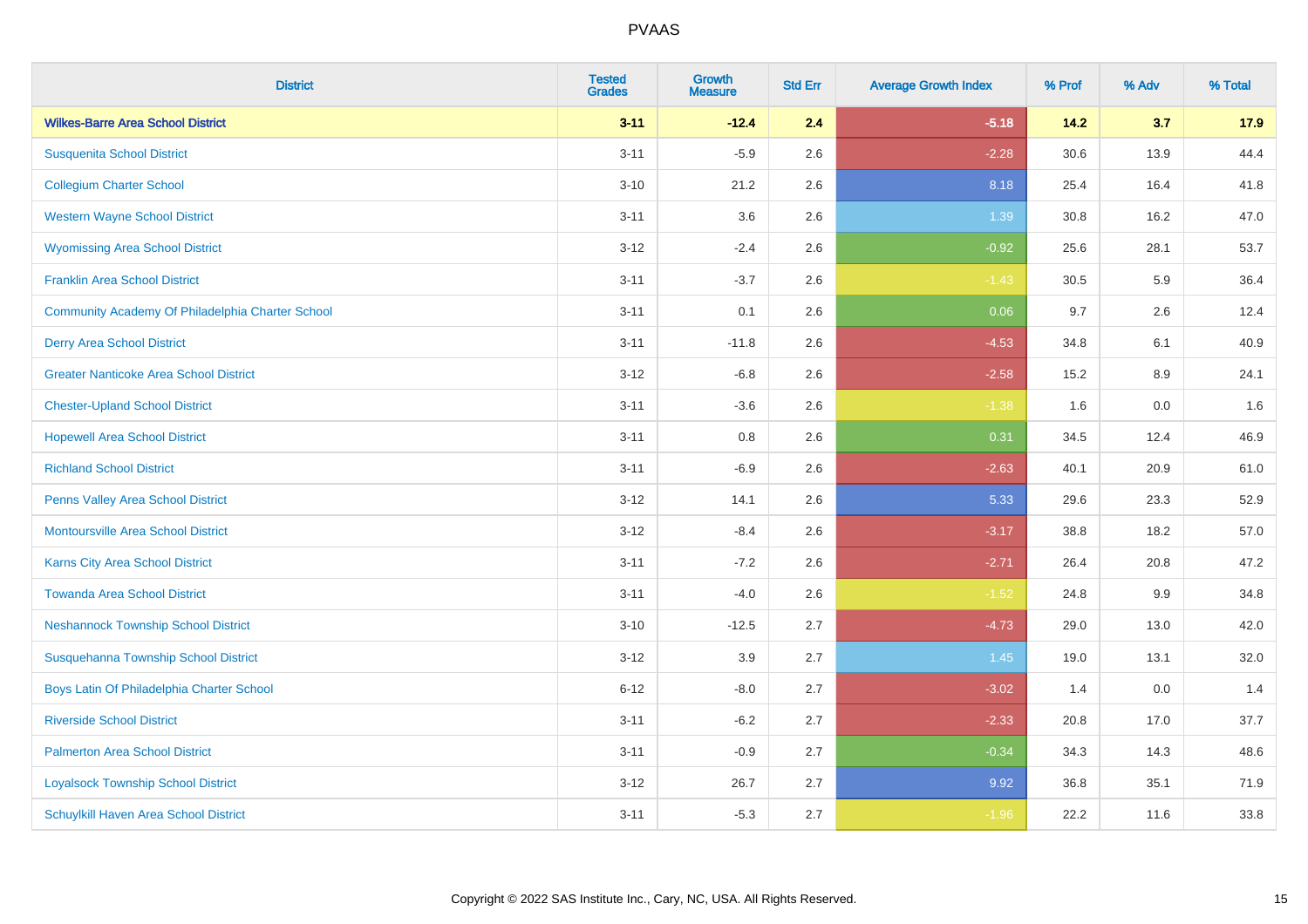| <b>District</b>                                    | <b>Tested</b><br><b>Grades</b> | <b>Growth</b><br><b>Measure</b> | <b>Std Err</b> | <b>Average Growth Index</b> | % Prof | % Adv   | % Total |
|----------------------------------------------------|--------------------------------|---------------------------------|----------------|-----------------------------|--------|---------|---------|
| <b>Wilkes-Barre Area School District</b>           | $3 - 11$                       | $-12.4$                         | 2.4            | $-5.18$                     | $14.2$ | 3.7     | 17.9    |
| <b>Dunmore School District</b>                     | $3 - 11$                       | $-12.2$                         | 2.7            | $-4.51$                     | 15.0   | 5.3     | 20.4    |
| <b>Riverside Beaver County School District</b>     | $3 - 11$                       | $-5.5$                          | 2.7            | $-2.03$                     | 35.8   | 23.2    | 59.0    |
| <b>Punxsutawney Area School District</b>           | $3 - 11$                       | 15.8                            | 2.7            | 5.83                        | 18.6   | 29.0    | 47.6    |
| <b>Mid Valley School District</b>                  | $3 - 10$                       | $-11.1$                         | 2.7            | $-4.07$                     | 28.3   | 8.1     | 36.4    |
| <b>North East School District</b>                  | $3 - 11$                       | $-5.3$                          | 2.7            | $-1.97$                     | 31.7   | 24.8    | 56.4    |
| <b>Yough School District</b>                       | $3 - 10$                       | $-6.2$                          | 2.7            | $-2.27$                     | 28.9   | 8.8     | 37.7    |
| <b>Warrior Run School District</b>                 | $3 - 11$                       | 10.5                            | 2.7            | 3.86                        | 34.1   | 16.8    | 50.9    |
| Philadelphia Academy Charter School                | $3 - 11$                       | $-14.7$                         | 2.7            | $-5.42$                     | 21.6   | 3.9     | 25.5    |
| <b>West York Area School District</b>              | $3-12$                         | $-9.8$                          | 2.7            | $-3.57$                     | 21.9   | 10.9    | 32.8    |
| <b>Lincoln Park Performing Arts Charter School</b> | $7 - 11$                       | $-14.9$                         | 2.7            | $-5.45$                     | 39.3   | 8.9     | 48.2    |
| <b>Charleroi School District</b>                   | $3 - 11$                       | $-4.3$                          | 2.7            | $-1.55$                     | 22.2   | 15.9    | 38.1    |
| <b>Hanover Public School District</b>              | $3 - 11$                       | $-12.4$                         | 2.7            | $-4.50$                     | 22.7   | $6.2\,$ | 28.9    |
| <b>Wattsburg Area School District</b>              | $3 - 11$                       | 1.0                             | 2.7            | 0.36                        | 20.4   | 12.4    | 32.7    |
| <b>Lakeland School District</b>                    | $3 - 11$                       | 13.3                            | 2.8            | 4.80                        | 22.2   | 21.2    | 43.4    |
| <b>Montrose Area School District</b>               | $3 - 10$                       | 12.3                            | 2.8            | 4.41                        | 37.8   | 28.9    | 66.7    |
| Lake-Lehman School District                        | $3 - 11$                       | 14.9                            | 2.8            | 5.34                        | 25.8   | 22.5    | 48.3    |
| <b>Mohawk Area School District</b>                 | $3 - 11$                       | $-10.5$                         | 2.8            | $-3.75$                     | 35.1   | 10.6    | 45.7    |
| <b>Kutztown Area School District</b>               | $3-12$                         | 9.3                             | 2.8            | 3.34                        | 38.5   | 14.6    | 53.2    |
| Columbia-Montour AVTS                              | $9 - 10$                       | $-7.1$                          | 2.8            | $-2.52$                     | 19.5   | 3.2     | 22.7    |
| <b>Blairsville-Saltsburg School District</b>       | $3 - 11$                       | $-7.5$                          | 2.8            | $-2.67$                     | 20.1   | 8.2     | 28.3    |
| Mastery Charter School - Shoemaker Campus          | $7 - 10$                       | $-2.3$                          | 2.8            | $-0.81$                     | 10.1   | 3.7     | 13.8    |
| <b>Iroquois School District</b>                    | $3 - 11$                       | 13.6                            | 2.8            | 4.83                        | 33.3   | 16.0    | 49.4    |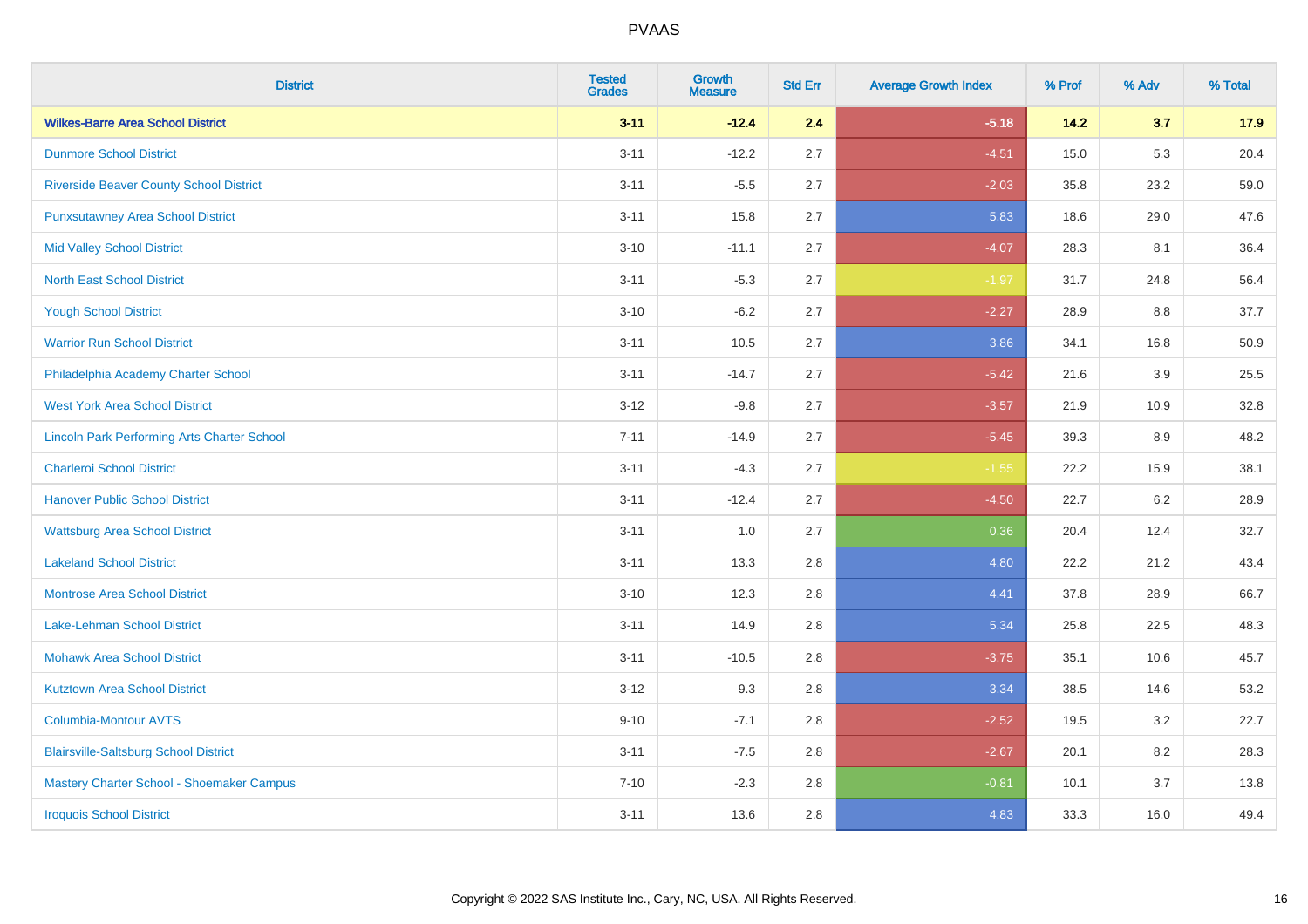| <b>District</b>                              | <b>Tested</b><br><b>Grades</b> | <b>Growth</b><br><b>Measure</b> | <b>Std Err</b> | <b>Average Growth Index</b> | % Prof | % Adv   | % Total |
|----------------------------------------------|--------------------------------|---------------------------------|----------------|-----------------------------|--------|---------|---------|
| <b>Wilkes-Barre Area School District</b>     | $3 - 11$                       | $-12.4$                         | 2.4            | $-5.18$                     | 14.2   | 3.7     | 17.9    |
| Southern Tioga School District               | $3 - 11$                       | $-0.1$                          | 2.8            | $-0.03$                     | 26.3   | 10.3    | 36.6    |
| Catasauqua Area School District              | $3 - 12$                       | $-7.3$                          | 2.8            | $-2.58$                     | 27.1   | 11.2    | 38.3    |
| <b>Bellwood-Antis School District</b>        | $3 - 10$                       | 3.5                             | 2.8            | 1.24                        | 40.9   | 19.4    | 60.2    |
| <b>Mount Union Area School District</b>      | $3 - 10$                       | $-2.5$                          | 2.8            | $-0.89$                     | 19.8   | 5.8     | 25.6    |
| <b>Westmont Hilltop School District</b>      | $3 - 11$                       | $-1.0$                          | 2.8            | $-0.36$                     | 33.3   | 14.7    | 48.0    |
| <b>Big Beaver Falls Area School District</b> | $3 - 11$                       | $-17.9$                         | 2.8            | $-6.27$                     | 9.4    | 2.8     | 12.2    |
| <b>Elk Lake School District</b>              | $3 - 11$                       | $-6.1$                          | 2.9            | $-2.12$                     | 26.3   | 11.6    | 37.9    |
| <b>Kane Area School District</b>             | $3 - 10$                       | 8.8                             | 2.9            | 3.07                        | 31.4   | 19.8    | 51.2    |
| <b>Marion Center Area School District</b>    | $3 - 10$                       | 0.8                             | 2.9            | 0.27                        | 23.3   | 11.1    | 34.4    |
| <b>Canton Area School District</b>           | $3 - 11$                       | 8.4                             | 2.9            | 2.92                        | 13.8   | 23.0    | 36.8    |
| <b>Palisades School District</b>             | $3 - 11$                       | 7.7                             | 2.9            | 2.66                        | 27.8   | 20.3    | 48.1    |
| <b>Moniteau School District</b>              | $3 - 11$                       | $-11.8$                         | 2.9            | $-4.07$                     | 22.6   | $5.0\,$ | 27.6    |
| <b>Chestnut Ridge School District</b>        | $3 - 12$                       | $4.0\,$                         | 2.9            | 1.38                        | 33.2   | 11.0    | 44.2    |
| <b>Cambria Heights School District</b>       | $3 - 10$                       | $-6.2$                          | 2.9            | $-2.11$                     | 25.0   | 13.0    | 38.0    |
| <b>Washington School District</b>            | $3 - 11$                       | $-15.9$                         | 2.9            | $-5.44$                     | 12.9   | 1.7     | 14.7    |
| <b>Bristol Borough School District</b>       | $3 - 12$                       | $-5.9$                          | 2.9            | $-2.00$                     | 27.8   | 3.3     | 31.1    |
| New Hope-Solebury School District            | $3 - 11$                       | 28.8                            | 2.9            | 9.77                        | 31.6   | 50.0    | 81.6    |
| Camp Hill School District                    | $3 - 12$                       | 20.7                            | 2.9            | 7.00                        | 32.3   | 41.4    | 73.7    |
| <b>Apollo-Ridge School District</b>          | $3 - 12$                       | 9.5                             | 3.0            | 3.23                        | 34.0   | 9.4     | 43.4    |
| <b>Greenville Area School District</b>       | $3 - 11$                       | $-13.2$                         | 3.0            | $-4.45$                     | 32.1   | 4.6     | 36.7    |
| Philipsburg-Osceola Area School District     | $3 - 11$                       | 4.1                             | 3.0            | 1.37                        | 22.5   | 16.2    | 38.8    |
| <b>Mcguffey School District</b>              | $3 - 11$                       | $-12.1$                         | 3.0            | $-4.06$                     | 12.8   | 5.9     | 18.6    |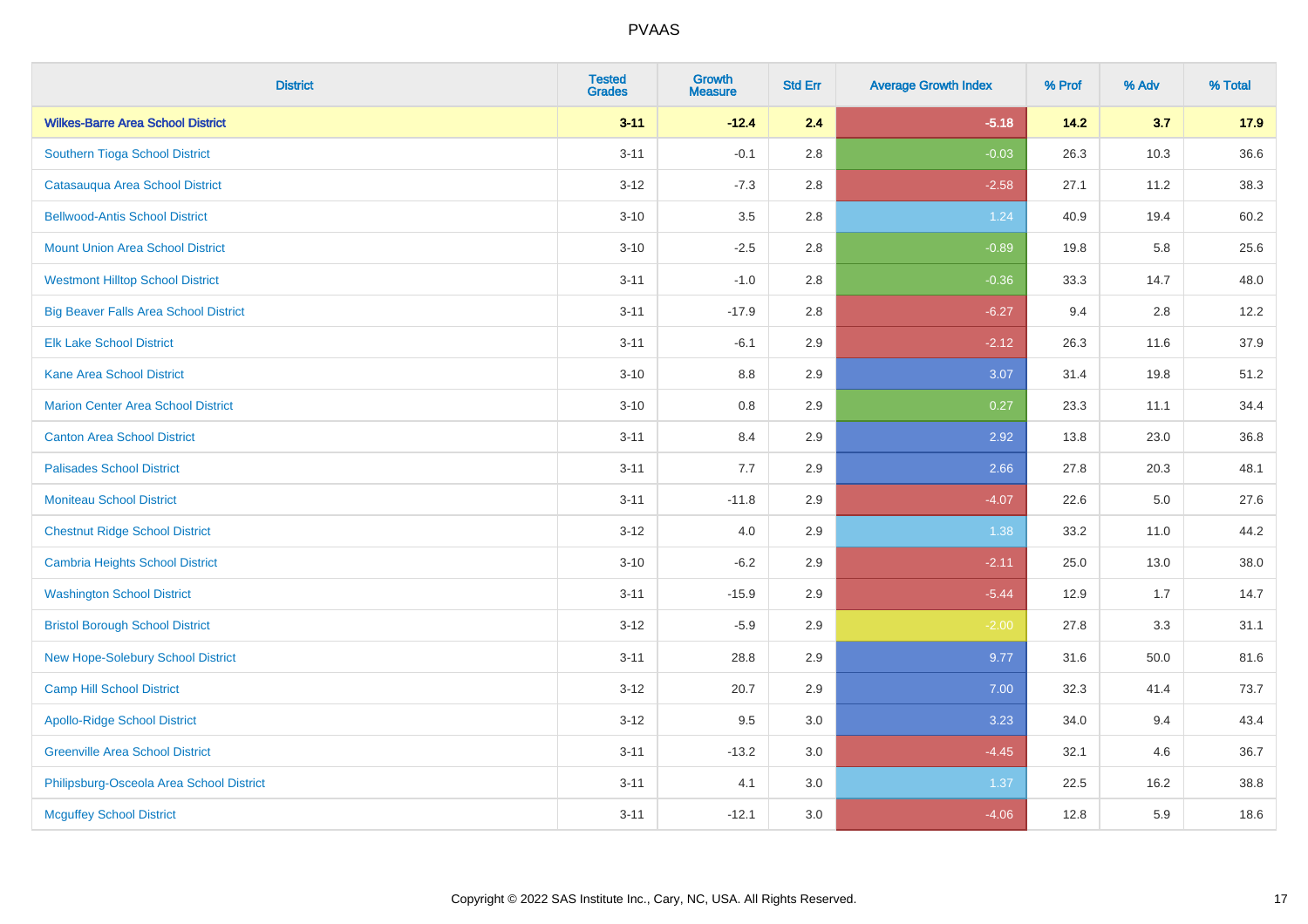| <b>District</b>                                   | <b>Tested</b><br><b>Grades</b> | <b>Growth</b><br><b>Measure</b> | <b>Std Err</b> | <b>Average Growth Index</b> | % Prof | % Adv | % Total |
|---------------------------------------------------|--------------------------------|---------------------------------|----------------|-----------------------------|--------|-------|---------|
| <b>Wilkes-Barre Area School District</b>          | $3 - 11$                       | $-12.4$                         | 2.4            | $-5.18$                     | 14.2   | 3.7   | 17.9    |
| <b>Bentworth School District</b>                  | $3 - 11$                       | 7.0                             | 3.0            | 2.36                        | 26.6   | 17.0  | 43.6    |
| Lehigh Valley Academy Regional Charter School     | $3 - 11$                       | $-5.9$                          | 3.0            | $-1.98$                     | 20.0   | 7.7   | 27.7    |
| Southern Columbia Area School District            | $3 - 11$                       | $-8.5$                          | 3.0            | $-2.83$                     | 30.5   | 12.8  | 43.3    |
| <b>Pine Grove Area School District</b>            | $3 - 11$                       | $-1.1$                          | 3.0            | $-0.36$                     | 29.5   | 14.3  | 43.8    |
| Mastery Charter School - Hardy Williams           | $3 - 11$                       | 6.6                             | 3.0            | 2.21                        | 24.7   | 1.2   | 25.9    |
| <b>Windber Area School District</b>               | $3 - 11$                       | $-11.9$                         | 3.0            | $-3.94$                     | 41.0   | 10.3  | 51.3    |
| <b>Wellsboro Area School District</b>             | $3 - 11$                       | $-6.3$                          | 3.0            | $-2.08$                     | 24.4   | 13.4  | 37.8    |
| <b>MaST Community Charter School II</b>           | $3 - 10$                       | 1.4                             | 3.0            | 0.45                        | 16.1   | 4.6   | 20.7    |
| <b>East Allegheny School District</b>             | $3 - 11$                       | $-6.4$                          | 3.0            | $-2.11$                     | 21.0   | 7.4   | 28.4    |
| <b>Executive Education Academy Charter School</b> | $3 - 10$                       | $-14.6$                         | 3.0            | $-4.81$                     | 8.5    | 1.2   | 9.8     |
| <b>Brentwood Borough School District</b>          | $3 - 11$                       | 1.3                             | 3.0            | 0.44                        | 20.2   | 16.0  | 36.2    |
| <b>Uniontown Area School District</b>             | $3 - 11$                       | $-2.8$                          | 3.1            | $-0.91$                     | 31.7   | 7.3   | 39.0    |
| <b>Carmichaels Area School District</b>           | $3 - 10$                       | $-7.0$                          | 3.1            | $-2.30$                     | 17.8   | 9.6   | 27.4    |
| <b>Freedom Area School District</b>               | $3 - 11$                       | $-6.3$                          | 3.1            | $-2.04$                     | 22.9   | 8.4   | 31.3    |
| <b>Springfield Township School District</b>       | $3 - 11$                       | $-3.9$                          | 3.1            | $-1.27$                     | 37.2   | 30.8  | 68.1    |
| <b>Southmoreland School District</b>              | $3 - 11$                       | $-12.5$                         | 3.1            | $-4.04$                     | 33.3   | 15.5  | 48.8    |
| <b>Avon Grove Charter School</b>                  | $3 - 11$                       | 9.8                             | 3.1            | 3.18                        | 32.4   | 26.0  | 58.4    |
| <b>Mercer Area School District</b>                | $3 - 11$                       | 2.2                             | 3.1            | 0.70                        | 24.4   | 11.8  | 36.2    |
| Maritime Academy Charter School                   | $3 - 10$                       | 13.2                            | 3.1            | 4.29                        | 24.0   | 1.3   | 25.3    |
| <b>KIPP Dubois Charter School</b>                 | $9 - 10$                       | $-3.0$                          | 3.1            | $-0.95$                     | 10.0   | 0.0   | 10.0    |
| <b>Everett Area School District</b>               | $3 - 11$                       | $-1.1$                          | 3.1            | $-0.34$                     | 34.2   | 13.2  | 47.4    |
| South Williamsport Area School District           | $3 - 10$                       | 0.9                             | 3.1            | 0.31                        | 38.4   | 11.6  | 50.0    |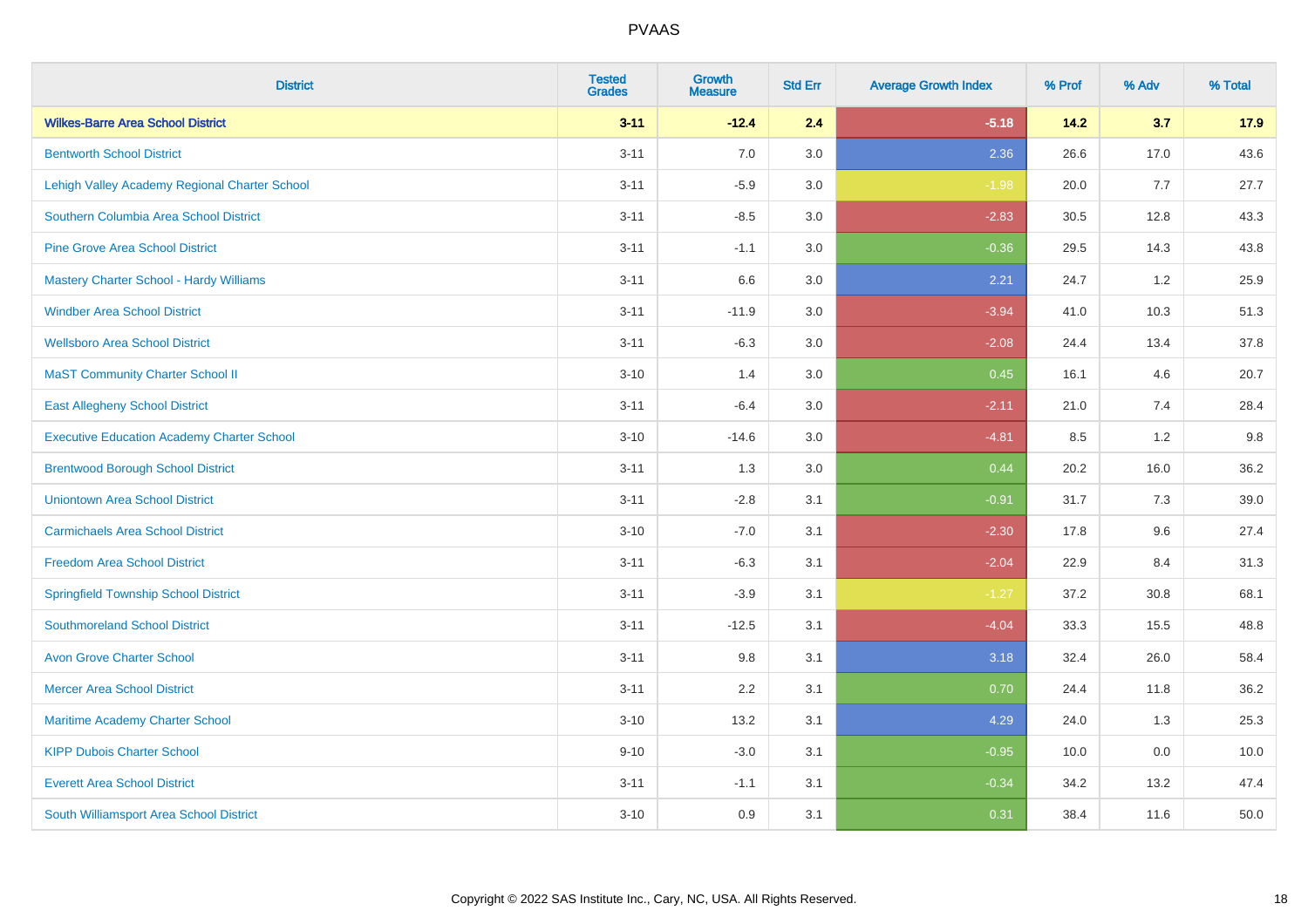| <b>District</b>                                 | <b>Tested</b><br><b>Grades</b> | Growth<br><b>Measure</b> | <b>Std Err</b> | <b>Average Growth Index</b> | % Prof | % Adv   | % Total |
|-------------------------------------------------|--------------------------------|--------------------------|----------------|-----------------------------|--------|---------|---------|
| <b>Wilkes-Barre Area School District</b>        | $3 - 11$                       | $-12.4$                  | 2.4            | $-5.18$                     | 14.2   | 3.7     | 17.9    |
| <b>Redbank Valley School District</b>           | $3 - 11$                       | $-7.5$                   | 3.1            | $-2.41$                     | 12.4   | 10.6    | 23.1    |
| <b>Cranberry Area School District</b>           | $3 - 12$                       | $-0.9$                   | 3.1            | $-0.29$                     | 25.5   | 9.7     | 35.2    |
| <b>Fort Cherry School District</b>              | $3 - 10$                       | $-0.7$                   | 3.1            | $-0.21$                     | 30.6   | 14.1    | 44.7    |
| <b>Laurel School District</b>                   | $3 - 11$                       | 13.0                     | 3.1            | 4.19                        | 30.3   | 15.7    | 46.1    |
| <b>Brookville Area School District</b>          | $3 - 11$                       | 6.8                      | 3.1            | 2.19                        | 46.1   | 14.6    | 60.7    |
| <b>Old Forge School District</b>                | $3 - 12$                       | $-11.3$                  | 3.1            | $-3.62$                     | 28.6   | 13.2    | 41.8    |
| <b>Ellwood City Area School District</b>        | $3 - 11$                       | $-12.5$                  | 3.1            | $-4.00$                     | 26.7   | 8.7     | 35.4    |
| Renaissance Academy Charter School              | $3 - 11$                       | $-5.6$                   | 3.1            | $-1.79$                     | 28.4   | 18.5    | 46.9    |
| <b>Pequea Valley School District</b>            | $3 - 11$                       | 18.0                     | 3.1            | 5.74                        | 29.2   | 37.5    | 66.7    |
| South Allegheny School District                 | $3 - 11$                       | $-0.9$                   | 3.1            | $-0.30$                     | 23.8   | 2.5     | 26.2    |
| <b>Ligonier Valley School District</b>          | $3 - 11$                       | $-10.8$                  | 3.1            | $-3.43$                     | 34.1   | 5.8     | 39.9    |
| Jefferson County-Dubois AVTS                    | $9 - 11$                       | $-11.7$                  | 3.1            | $-3.72$                     | 17.6   | 2.8     | 20.4    |
| <b>Mahanoy Area School District</b>             | $3 - 10$                       | $-3.4$                   | 3.1            | $-1.07$                     | 21.4   | $8.6\,$ | 30.0    |
| South Side Area School District                 | $3 - 11$                       | $-0.6$                   | 3.1            | $-0.19$                     | 24.0   | 28.0    | 52.0    |
| <b>Carlynton School District</b>                | $3 - 11$                       | $-2.0$                   | 3.2            | $-0.62$                     | 27.9   | 5.2     | 33.1    |
| <b>Montgomery Area School District</b>          | $3 - 11$                       | $-5.8$                   | 3.2            | $-1.83$                     | 25.0   | 11.5    | 36.5    |
| <b>Central Fulton School District</b>           | $3 - 11$                       | $-13.3$                  | 3.2            | $-4.20$                     | 18.1   | 9.7     | 27.8    |
| <b>Carbondale Area School District</b>          | $3 - 10$                       | $-2.8$                   | 3.2            | $-0.87$                     | 27.5   | 2.9     | 30.4    |
| <b>Sayre Area School District</b>               | $3 - 11$                       | 5.8                      | 3.2            | 1.81                        | 30.3   | 21.0    | 51.3    |
| <b>Eastern Lancaster County School District</b> | $3 - 12$                       | 2.9                      | 3.2            | 0.91                        | 35.2   | 36.4    | 71.6    |
| <b>Carbon Career &amp; Technical Institute</b>  | $9 - 11$                       | $-9.3$                   | 3.2            | $-2.92$                     | 19.6   | 2.2     | 21.7    |
| <b>Octorara Area School District</b>            | $3 - 11$                       | $-7.5$                   | 3.2            | $-2.35$                     | 26.1   | 17.0    | 43.2    |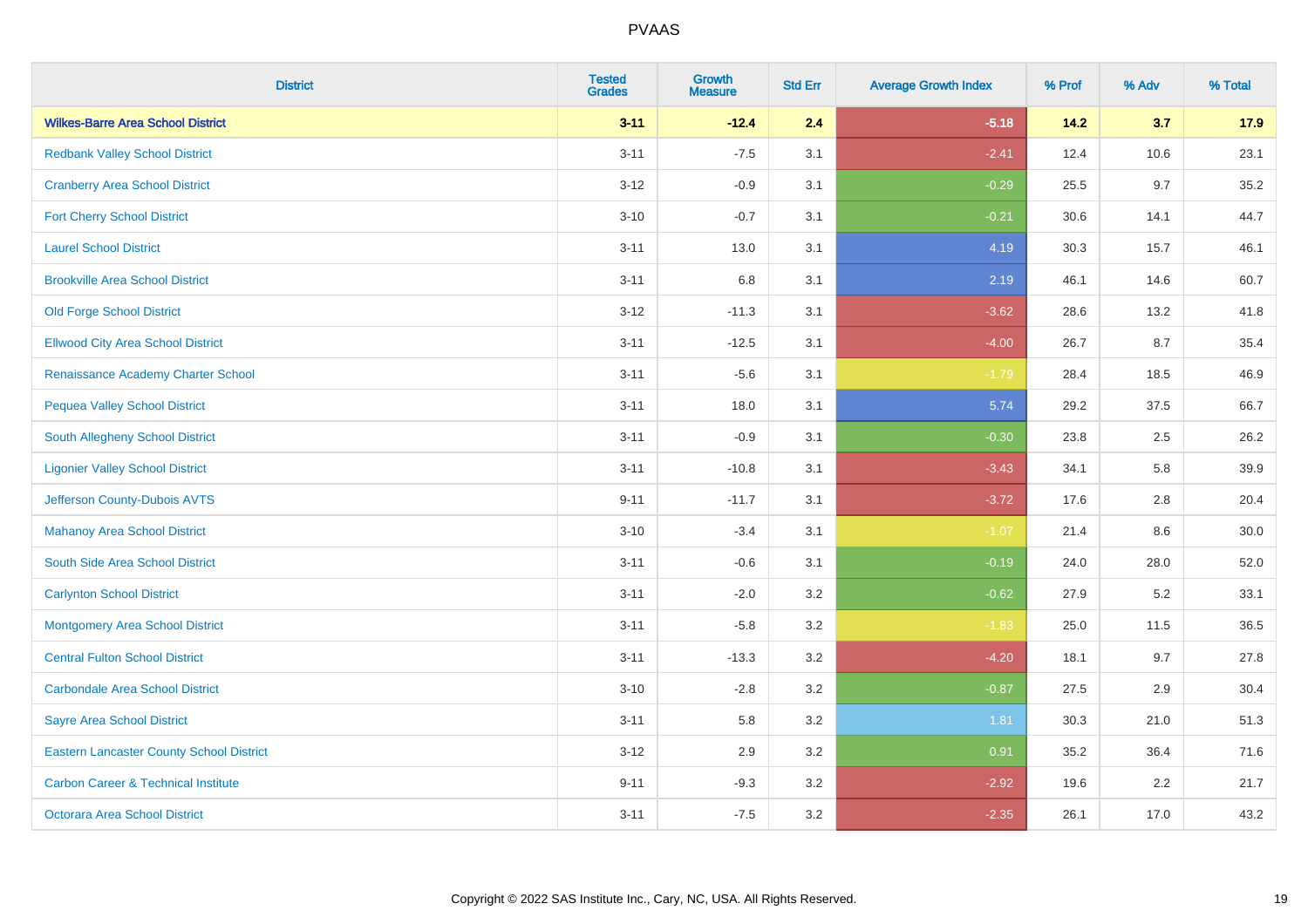| <b>District</b>                                        | <b>Tested</b><br><b>Grades</b> | <b>Growth</b><br><b>Measure</b> | <b>Std Err</b> | <b>Average Growth Index</b> | % Prof | % Adv | % Total |
|--------------------------------------------------------|--------------------------------|---------------------------------|----------------|-----------------------------|--------|-------|---------|
| <b>Wilkes-Barre Area School District</b>               | $3 - 11$                       | $-12.4$                         | 2.4            | $-5.18$                     | 14.2   | 3.7   | 17.9    |
| <b>Wyalusing Area School District</b>                  | $3 - 12$                       | 5.7                             | 3.2            | 1.78                        | 38.6   | 12.9  | 51.4    |
| <b>Steelton-Highspire School District</b>              | $3 - 11$                       | $-5.3$                          | 3.2            | $-1.65$                     | 13.9   | 0.0   | 13.9    |
| Shenango Area School District                          | $3 - 11$                       | 1.7                             | 3.2            | 0.52                        | 41.4   | 13.8  | 55.3    |
| <b>Troy Area School District</b>                       | $3 - 10$                       | $-4.7$                          | 3.2            | $-1.46$                     | 22.8   | 16.5  | 39.2    |
| Juniata Valley School District                         | $3 - 11$                       | 1.6                             | 3.2            | 0.51                        | 23.1   | 9.4   | 32.5    |
| <b>New Brighton Area School District</b>               | $3 - 11$                       | $-2.1$                          | 3.2            | $-0.65$                     | 31.5   | 11.1  | 42.6    |
| <b>New Kensington-Arnold School District</b>           | $3 - 11$                       | $-5.8$                          | 3.2            | $-1.80$                     | 10.8   | 1.2   | 12.0    |
| <b>Northwestern School District</b>                    | $3 - 11$                       | $-14.6$                         | 3.2            | $-4.51$                     | 32.5   | 13.7  | 46.2    |
| <b>Burgettstown Area School District</b>               | $3 - 11$                       | $-11.2$                         | 3.2            | $-3.46$                     | 16.0   | 2.7   | 18.7    |
| <b>Panther Valley School District</b>                  | $3 - 12$                       | $-13.3$                         | 3.2            | $-4.10$                     | 31.5   | 4.1   | 35.6    |
| Meyersdale Area School District                        | $3 - 11$                       | $-16.1$                         | 3.3            | $-4.94$                     | 20.3   | 5.8   | 26.1    |
| <b>Muncy School District</b>                           | $3 - 11$                       | 6.9                             | 3.3            | 2.12                        | 37.6   | 18.8  | 56.4    |
| <b>Newport School District</b>                         | $3 - 12$                       | 3.8                             | 3.3            | 1.17                        | 38.8   | 10.4  | 49.2    |
| <b>West Branch Area School District</b>                | $3 - 11$                       | 17.0                            | 3.3            | 5.20                        | 47.1   | 19.1  | 66.2    |
| Northern Bedford County School District                | $3 - 11$                       | $-2.3$                          | 3.3            | $-0.69$                     | 26.2   | 16.9  | 43.1    |
| Lackawanna Trail School District                       | $3 - 10$                       | $-11.0$                         | 3.3            | $-3.35$                     | 13.1   | 18.0  | 31.2    |
| <b>Northwest Area School District</b>                  | $3 - 10$                       | $-3.2$                          | 3.3            | $-0.97$                     | 30.4   | 13.0  | 43.5    |
| <b>Westinghouse Arts Academy Charter School</b>        | $9 - 10$                       | $-6.0$                          | 3.3            | $-1.81$                     | 20.2   | 8.9   | 29.1    |
| Propel Charter School - Braddock Hills                 | $3 - 11$                       | $-2.1$                          | 3.3            | $-0.63$                     | 4.8    | 3.2   | 8.1     |
| <b>Wilmington Area School District</b>                 | $3 - 11$                       | 11.1                            | 3.3            | 3.37                        | 29.8   | 26.2  | 56.0    |
| <b>North Star School District</b>                      | $3 - 11$                       | 1.1                             | 3.3            | 0.34                        | 26.2   | 20.0  | 46.2    |
| <b>Chester Charter Scholars Academy Charter School</b> | $3 - 12$                       | $-6.2$                          | 3.3            | $-1.88$                     | 2.2    | 0.0   | $2.2\,$ |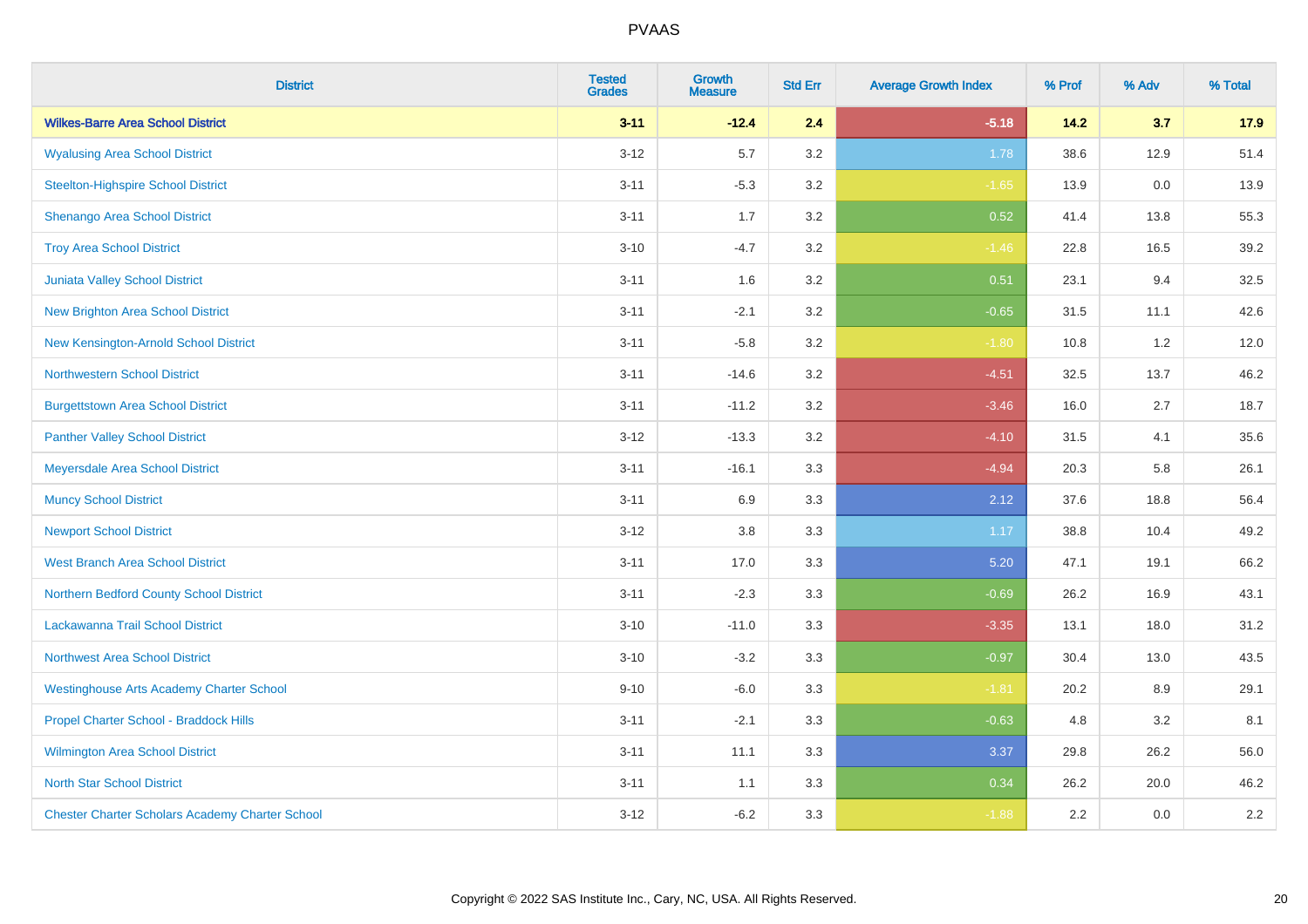| <b>District</b>                               | <b>Tested</b><br><b>Grades</b> | <b>Growth</b><br><b>Measure</b> | <b>Std Err</b> | <b>Average Growth Index</b> | % Prof | % Adv   | % Total |
|-----------------------------------------------|--------------------------------|---------------------------------|----------------|-----------------------------|--------|---------|---------|
| <b>Wilkes-Barre Area School District</b>      | $3 - 11$                       | $-12.4$                         | 2.4            | $-5.18$                     | 14.2   | 3.7     | 17.9    |
| <b>Burrell School District</b>                | $3 - 11$                       | $-1.5$                          | 3.3            | $-0.44$                     | 27.8   | 17.7    | 45.6    |
| <b>Tacony Academy Charter School</b>          | $3 - 11$                       | $-12.9$                         | 3.3            | $-3.90$                     | 8.6    | 1.4     | 10.0    |
| <b>Tussey Mountain School District</b>        | $3 - 12$                       | $-13.0$                         | 3.3            | $-3.93$                     | 11.1   | 3.2     | 14.3    |
| Portage Area School District                  | $3 - 10$                       | $-0.5$                          | 3.3            | $-0.14$                     | 27.0   | 20.6    | 47.6    |
| <b>Purchase Line School District</b>          | $3 - 12$                       | 4.3                             | 3.3            | 1.30                        | 32.3   | 9.0     | 41.4    |
| <b>United School District</b>                 | $3 - 11$                       | 6.3                             | 3.3            | 1.89                        | 38.8   | 16.3    | 55.0    |
| <b>Union City Area School District</b>        | $3 - 12$                       | $-8.7$                          | 3.3            | $-2.59$                     | 29.7   | 10.9    | 40.6    |
| <b>Steel Valley School District</b>           | $3 - 11$                       | 11.1                            | 3.3            | 3.33                        | 34.8   | 10.1    | 44.9    |
| Pennsylvania Virtual Charter School           | $3 - 11$                       | 4.4                             | 3.4            | 1.31                        | 29.8   | 21.2    | 51.0    |
| Jeannette City School District                | $3 - 11$                       | $-0.7$                          | 3.4            | $-0.20$                     | 26.8   | 4.1     | 30.9    |
| Northern Cambria School District              | $3 - 11$                       | $-0.3$                          | 3.4            | $-0.09$                     | 26.5   | 1.2     | 27.7    |
| <b>Mountain View School District</b>          | $3 - 11$                       | 24.2                            | 3.4            | 7.20                        | 45.8   | 37.3    | 83.0    |
| Southern Huntingdon County School District    | $3 - 11$                       | $-5.9$                          | 3.4            | $-1.76$                     | 32.8   | 4.9     | 37.7    |
| <b>Minersville Area School District</b>       | $3 - 11$                       | $-2.9$                          | 3.4            | $-0.86$                     | 27.4   | 9.7     | 37.1    |
| Pennsylvania Distance Learning Charter School | $3 - 12$                       | 6.8                             | 3.4            | 1.99                        | 19.8   | 6.2     | 25.9    |
| <b>Multicultural Academy Charter School</b>   | $9 - 11$                       | 6.0                             | 3.4            | 1.77                        | 12.3   | $0.0\,$ | 12.3    |
| Millersburg Area School District              | $3 - 11$                       | $-6.6$                          | 3.4            | $-1.92$                     | 24.1   | 10.3    | 34.5    |
| <b>Belmont Charter School</b>                 | $3 - 10$                       | 2.2                             | 3.4            | 0.64                        | 5.3    | 1.8     | 7.0     |
| <b>Coudersport Area School District</b>       | $3 - 11$                       | 14.8                            | 3.4            | 4.33                        | 34.7   | 28.0    | 62.7    |
| <b>Frazier School District</b>                | $3 - 11$                       | $-18.9$                         | 3.4            | $-5.49$                     | 18.3   | 1.4     | 19.7    |
| <b>Bloomsburg Area School District</b>        | $3 - 10$                       | 4.3                             | 3.4            | 1.26                        | 36.5   | 20.6    | 57.1    |
| <b>Northgate School District</b>              | $3 - 11$                       | $-3.0$                          | 3.4            | $-0.85$                     | 35.6   | 6.8     | 42.4    |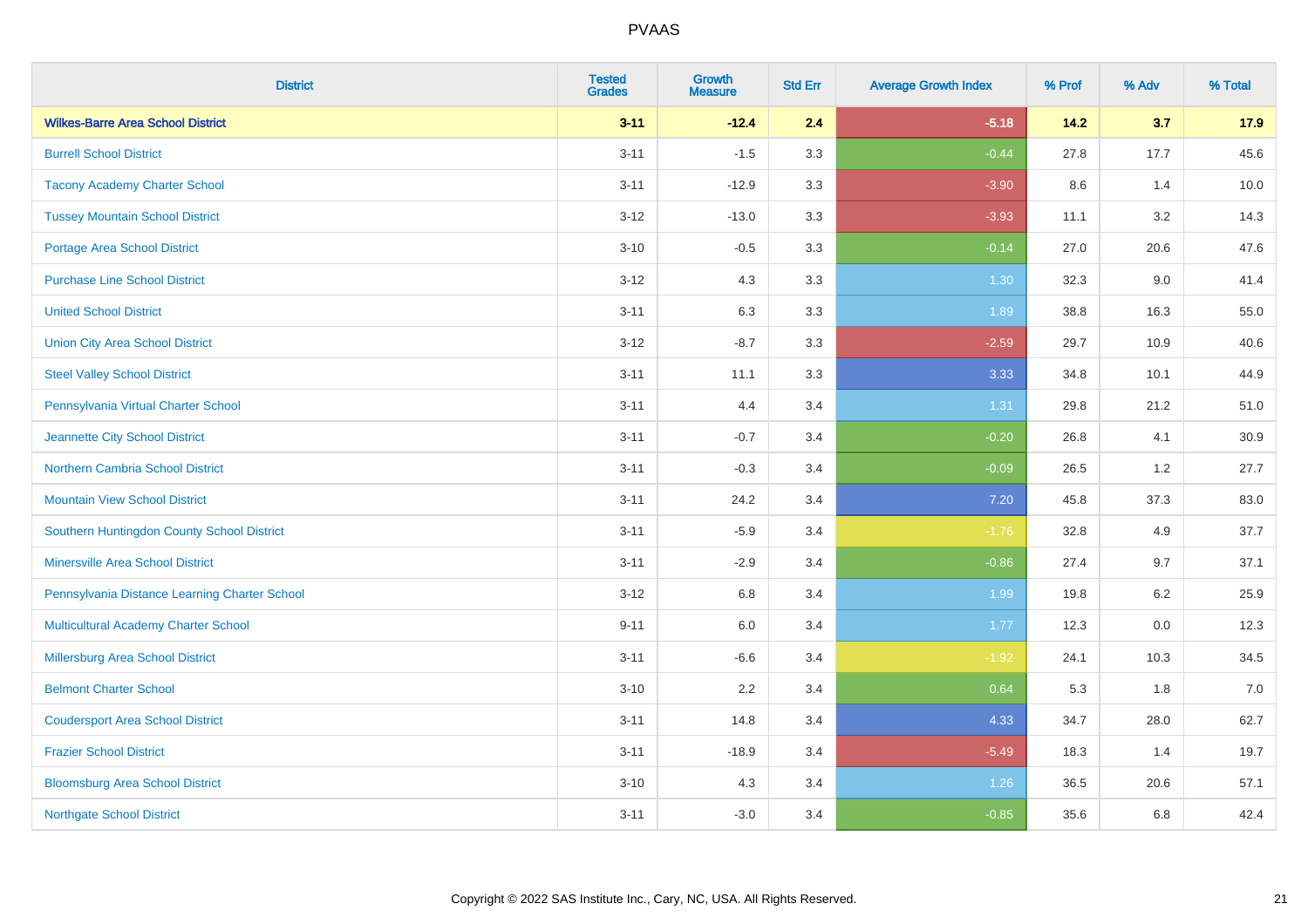| <b>District</b>                            | <b>Tested</b><br><b>Grades</b> | <b>Growth</b><br><b>Measure</b> | <b>Std Err</b> | <b>Average Growth Index</b> | % Prof | % Adv   | % Total |
|--------------------------------------------|--------------------------------|---------------------------------|----------------|-----------------------------|--------|---------|---------|
| <b>Wilkes-Barre Area School District</b>   | $3 - 11$                       | $-12.4$                         | 2.4            | $-5.18$                     | 14.2   | 3.7     | 17.9    |
| <b>Chartiers-Houston School District</b>   | $3 - 10$                       | $-16.5$                         | 3.5            | $-4.79$                     | 26.3   | 6.6     | 32.9    |
| <b>Southeast Delco School District</b>     | $3 - 10$                       | 3.9                             | 3.5            | 1.12                        | 18.6   | 3.4     | 22.0    |
| <b>Homer-Center School District</b>        | $3 - 11$                       | $8.8\,$                         | 3.5            | 2.53                        | 38.0   | 17.7    | 55.8    |
| <b>Reynolds School District</b>            | $3 - 10$                       | $-3.0$                          | 3.5            | $-0.87$                     | 27.3   | 9.1     | 36.4    |
| <b>Sto-Rox School District</b>             | $3 - 10$                       | $-7.0$                          | 3.5            | $-1.99$                     | 3.2    | 0.0     | 3.2     |
| <b>Otto-Eldred School District</b>         | $3 - 11$                       | $-0.5$                          | 3.5            | $-0.13$                     | 35.8   | 10.5    | 46.3    |
| Conemaugh Township Area School District    | $3 - 12$                       | 4.8                             | 3.5            | 1.39                        | 30.9   | 27.8    | 58.8    |
| <b>Glendale School District</b>            | $3 - 10$                       | 7.9                             | 3.5            | 2.25                        | 42.6   | 9.3     | 51.8    |
| <b>Lakeview School District</b>            | $3 - 11$                       | $-1.9$                          | 3.5            | $-0.53$                     | 41.5   | 12.3    | 53.8    |
| <b>West Middlesex Area School District</b> | $3 - 10$                       | $-7.4$                          | 3.5            | $-2.11$                     | 32.0   | 9.6     | 41.6    |
| <b>Brockway Area School District</b>       | $3 - 11$                       | $-0.4$                          | 3.5            | $-0.11$                     | 41.2   | 13.8    | 55.0    |
| <b>Shenandoah Valley School District</b>   | $3 - 11$                       | $-4.5$                          | 3.5            | $-1.29$                     | 14.3   | 0.0     | 14.3    |
| <b>Penns Manor Area School District</b>    | $3 - 12$                       | $-1.9$                          | 3.5            | $-0.55$                     | 24.2   | $3.8\,$ | 28.0    |
| <b>Halifax Area School District</b>        | $3 - 11$                       | 5.8                             | 3.5            | 1.64                        | 32.1   | 18.9    | 50.9    |
| <b>Bethlehem-Center School District</b>    | $3 - 10$                       | 2.1                             | 3.5            | 0.59                        | 32.3   | 4.6     | 36.9    |
| <b>School Lane Charter School</b>          | $3 - 11$                       | 2.6                             | 3.6            | 0.72                        | 23.1   | 18.7    | 41.8    |
| <b>Reach Cyber Charter School</b>          | $3 - 11$                       | 1.4                             | 3.6            | 0.40                        | 32.9   | 15.2    | 48.1    |
| <b>Salisbury Township School District</b>  | $3 - 11$                       | 5.8                             | 3.6            | 1.62                        | 24.4   | 12.6    | 37.0    |
| <b>Fairfield Area School District</b>      | $3 - 11$                       | $-0.5$                          | 3.6            | $-0.13$                     | 43.9   | 6.1     | 50.0    |
| <b>Greenwood School District</b>           | $3 - 11$                       | 11.3                            | 3.6            | 3.14                        | 31.2   | 32.8    | 63.9    |
| <b>Achievement House Charter School</b>    | $7 - 11$                       | $-8.2$                          | 3.6            | $-2.28$                     | 16.7   | 2.8     | 19.4    |
| <b>Aliquippa School District</b>           | $3 - 11$                       | $-20.0$                         | 3.6            | $-5.54$                     | 1.7    | 0.0     | 1.7     |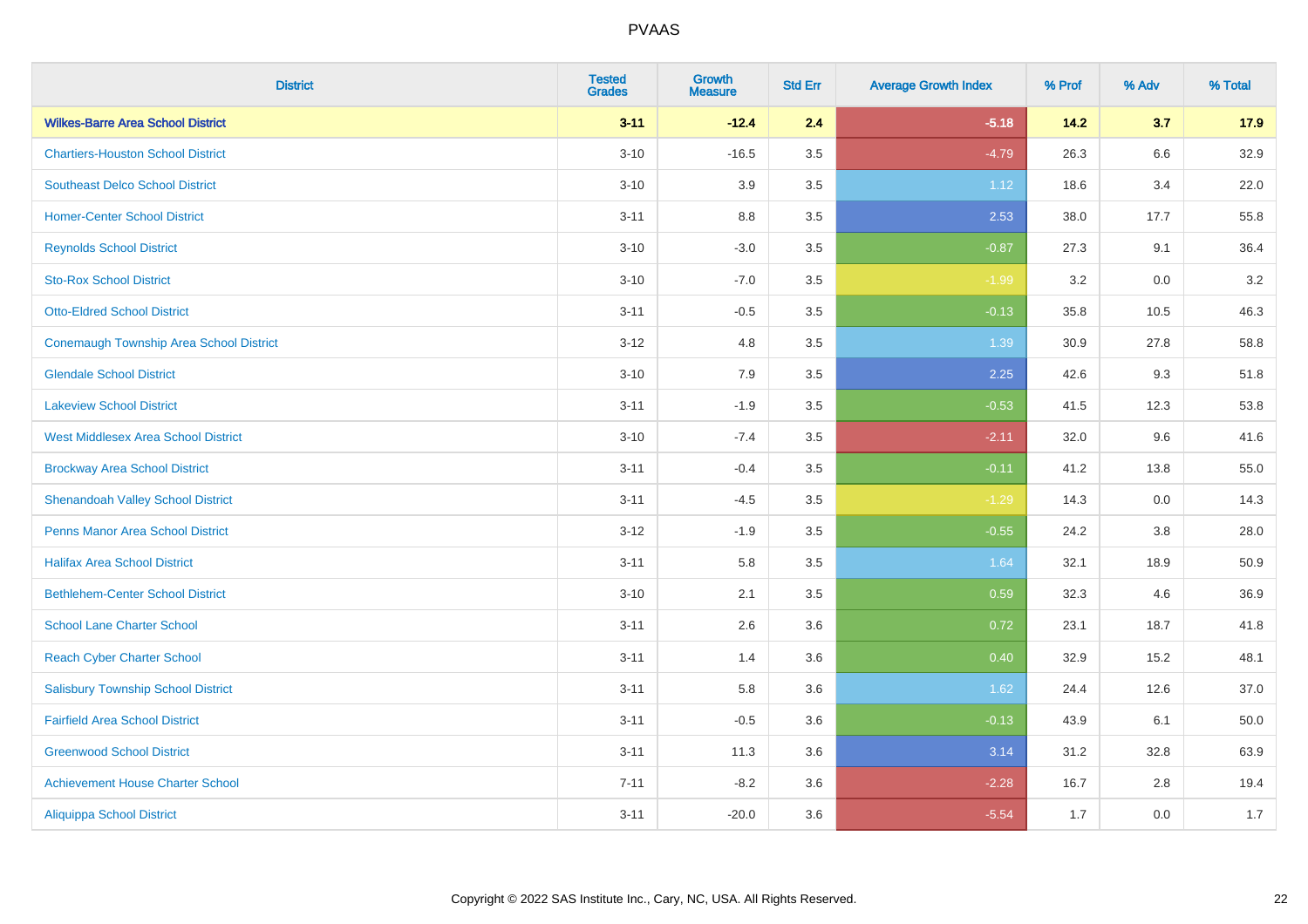| <b>District</b>                                   | <b>Tested</b><br><b>Grades</b> | <b>Growth</b><br><b>Measure</b> | <b>Std Err</b> | <b>Average Growth Index</b> | % Prof | % Adv   | % Total |
|---------------------------------------------------|--------------------------------|---------------------------------|----------------|-----------------------------|--------|---------|---------|
| <b>Wilkes-Barre Area School District</b>          | $3 - 11$                       | $-12.4$                         | 2.4            | $-5.18$                     | 14.2   | 3.7     | 17.9    |
| <b>Forest City Regional School District</b>       | $3 - 12$                       | $-1.2$                          | 3.6            | $-0.33$                     | 26.5   | $8.2\,$ | 34.7    |
| <b>Propel Charter School-Montour</b>              | $3 - 10$                       | $-3.4$                          | 3.6            | $-0.93$                     | 7.7    | 0.0     | 7.7     |
| <b>Clarion-Limestone Area School District</b>     | $3 - 12$                       | $-10.0$                         | 3.6            | $-2.76$                     | 28.3   | 20.0    | 48.3    |
| <b>Columbia Borough School District</b>           | $3 - 12$                       | $-1.1$                          | 3.6            | $-0.31$                     | 17.2   | 1.7     | 19.0    |
| <b>Sharpsville Area School District</b>           | $3 - 11$                       | 3.8                             | 3.7            | 1.04                        | 41.1   | 23.2    | 64.3    |
| <b>Lawrence County CTC</b>                        | $10 - 11$                      | $-9.8$                          | 3.7            | $-2.68$                     | 7.3    | 0.0     | 7.3     |
| <b>Sugar Valley Rural Charter School</b>          | $3 - 11$                       | $-3.6$                          | 3.7            | $-0.98$                     | 10.3   | 0.0     | 10.3    |
| <b>Clarion Area School District</b>               | $3 - 11$                       | 3.2                             | 3.7            | 0.88                        | 31.7   | 13.3    | 45.0    |
| <b>Blue Ridge School District</b>                 | $3 - 11$                       | 8.3                             | 3.7            | 2.24                        | 29.6   | 9.3     | 38.9    |
| <b>North Pocono School District</b>               | $3 - 11$                       | 13.1                            | 3.7            | 3.54                        | 31.4   | 33.3    | 64.7    |
| <b>Union School District</b>                      | $3 - 12$                       | 2.5                             | 3.7            | 0.69                        | 17.9   | 10.4    | 28.4    |
| <b>Antietam School District</b>                   | $3 - 10$                       | $-9.5$                          | 3.7            | $-2.57$                     | 20.9   | $1.5\,$ | 22.4    |
| Lincoln Leadership Academy Charter School         | $3 - 12$                       | $-7.4$                          | 3.7            | $-1.99$                     | 6.4    | 2.1     | 8.5     |
| Morrisville Borough School District               | $3 - 11$                       | $-13.1$                         | 3.7            | $-3.52$                     | 4.9    | 1.6     | 6.6     |
| <b>Environmental Charter School At Frick Park</b> | $3-9$                          | $-6.2$                          | 3.7            | $-1.67$                     | 25.9   | 3.4     | 29.3    |
| <b>Northeast Bradford School District</b>         | $3 - 10$                       | $-5.0$                          | 3.7            | $-1.35$                     | 30.6   | 4.8     | 35.5    |
| <b>Clearfield Area School District</b>            | $3 - 10$                       | $-1.3$                          | 3.7            | $-0.34$                     | 43.9   | 24.6    | 68.4    |
| <b>Williams Valley School District</b>            | $3 - 11$                       | 2.6                             | 3.7            | 0.69                        | 17.0   | 5.1     | 22.0    |
| <b>Port Allegany School District</b>              | $3 - 11$                       | 6.5                             | 3.7            | 1.74                        | 26.4   | 11.3    | 37.7    |
| <b>Brownsville Area School District</b>           | $3 - 12$                       | 3.9                             | 3.8            | 1.04                        | 22.0   | 8.5     | 30.5    |
| <b>Union Area School District</b>                 | $3 - 11$                       | $-6.5$                          | 3.8            | $-1.70$                     | 30.6   | 12.2    | 42.9    |
| <b>Susquehanna Community School District</b>      | $3 - 11$                       | $-4.5$                          | 3.8            | $-1.19$                     | 31.9   | 8.8     | 40.7    |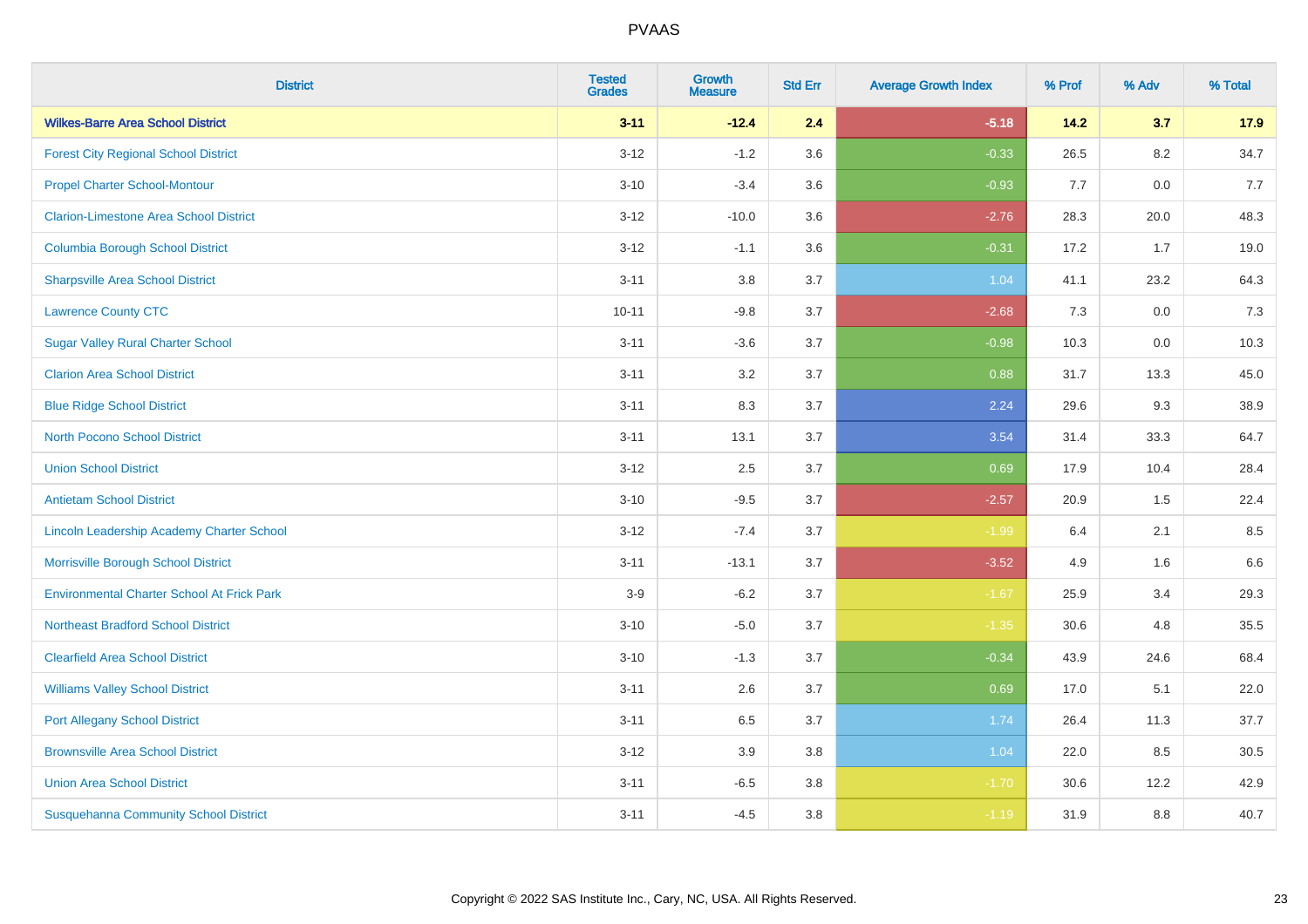| <b>District</b>                                 | <b>Tested</b><br><b>Grades</b> | <b>Growth</b><br><b>Measure</b> | <b>Std Err</b> | <b>Average Growth Index</b> | % Prof | % Adv   | % Total |
|-------------------------------------------------|--------------------------------|---------------------------------|----------------|-----------------------------|--------|---------|---------|
| <b>Wilkes-Barre Area School District</b>        | $3 - 11$                       | $-12.4$                         | 2.4            | $-5.18$                     | 14.2   | 3.7     | 17.9    |
| <b>Smethport Area School District</b>           | $3 - 12$                       | 5.8                             | 3.8            | 1.52                        | 24.6   | 20.0    | 44.6    |
| Jefferson-Morgan School District                | $3 - 10$                       | $-12.0$                         | 3.9            | $-3.09$                     | 28.6   | 6.1     | 34.7    |
| <b>West Greene School District</b>              | $3 - 11$                       | $-8.1$                          | 3.9            | $-2.08$                     | 31.0   | 11.9    | 42.9    |
| <b>Allegheny Valley School District</b>         | $3 - 11$                       | $-1.9$                          | 3.9            | $-0.48$                     | 31.8   | 11.4    | 43.2    |
| <b>Line Mountain School District</b>            | $3 - 11$                       | 11.7                            | 3.9            | 3.01                        | 40.4   | 42.3    | 82.7    |
| Johnsonburg Area School District                | $3 - 11$                       | 5.0                             | 3.9            | 1.27                        | 35.5   | 11.8    | 47.4    |
| <b>Tri-Valley School District</b>               | $3 - 10$                       | $-2.7$                          | 3.9            | $-0.69$                     | 31.0   | 9.5     | 40.5    |
| <b>West Side CTC</b>                            | $9 - 10$                       | $-32.0$                         | 3.9            | $-8.16$                     | 5.9    | 0.0     | 5.9     |
| <b>Leechburg Area School District</b>           | $3 - 11$                       | 7.0                             | 3.9            | 1.79                        | 37.7   | 4.9     | 42.6    |
| <b>Rochester Area School District</b>           | $3 - 11$                       | $-5.7$                          | 3.9            | $-1.45$                     | 14.9   | 2.1     | 17.0    |
| <b>Propel Charter School-Homestead</b>          | $3 - 11$                       | $-5.0$                          | 3.9            | $-1.27$                     | 7.3    | 0.0     | 7.3     |
| <b>Blacklick Valley School District</b>         | $3 - 11$                       | $-0.9$                          | 3.9            | $-0.23$                     | 7.7    | 7.7     | 15.4    |
| <b>Riverview School District</b>                | $3 - 11$                       | $-13.0$                         | $4.0$          | $-3.29$                     | 43.1   | $7.8\,$ | 51.0    |
| <b>Shade-Central City School District</b>       | $3 - 11$                       | $-14.6$                         | 4.0            | $-3.68$                     | 9.6    | 0.0     | 9.6     |
| <b>Southern Fulton School District</b>          | $3 - 11$                       | $-5.1$                          | 4.0            | $-1.29$                     | 21.7   | 13.0    | 34.8    |
| <b>Berlin Brothersvalley School District</b>    | $3 - 11$                       | 19.6                            | 4.0            | 4.93                        | 28.3   | 41.3    | 69.6    |
| <b>Ridgway Area School District</b>             | $3 - 11$                       | $-6.1$                          | 4.0            | $-1.53$                     | 42.2   | 15.6    | 57.8    |
| <b>Weatherly Area School District</b>           | $3 - 11$                       | $-5.8$                          | $4.0$          | $-1.44$                     | 32.1   | 8.9     | 41.1    |
| <b>Benton Area School District</b>              | $3 - 10$                       | 8.1                             | 4.0            | 2.01                        | 35.7   | 28.6    | 64.3    |
| <b>Allegheny-Clarion Valley School District</b> | $3 - 10$                       | 12.3                            | 4.1            | 3.03                        | 33.3   | 19.0    | 52.4    |
| <b>Conemaugh Valley School District</b>         | $3 - 12$                       | $-6.3$                          | 4.1            | $-1.54$                     | 23.7   | 5.1     | 28.8    |
| Jamestown Area School District                  | $3 - 11$                       | $-9.5$                          | 4.1            | $-2.33$                     | 41.5   | 4.9     | 46.3    |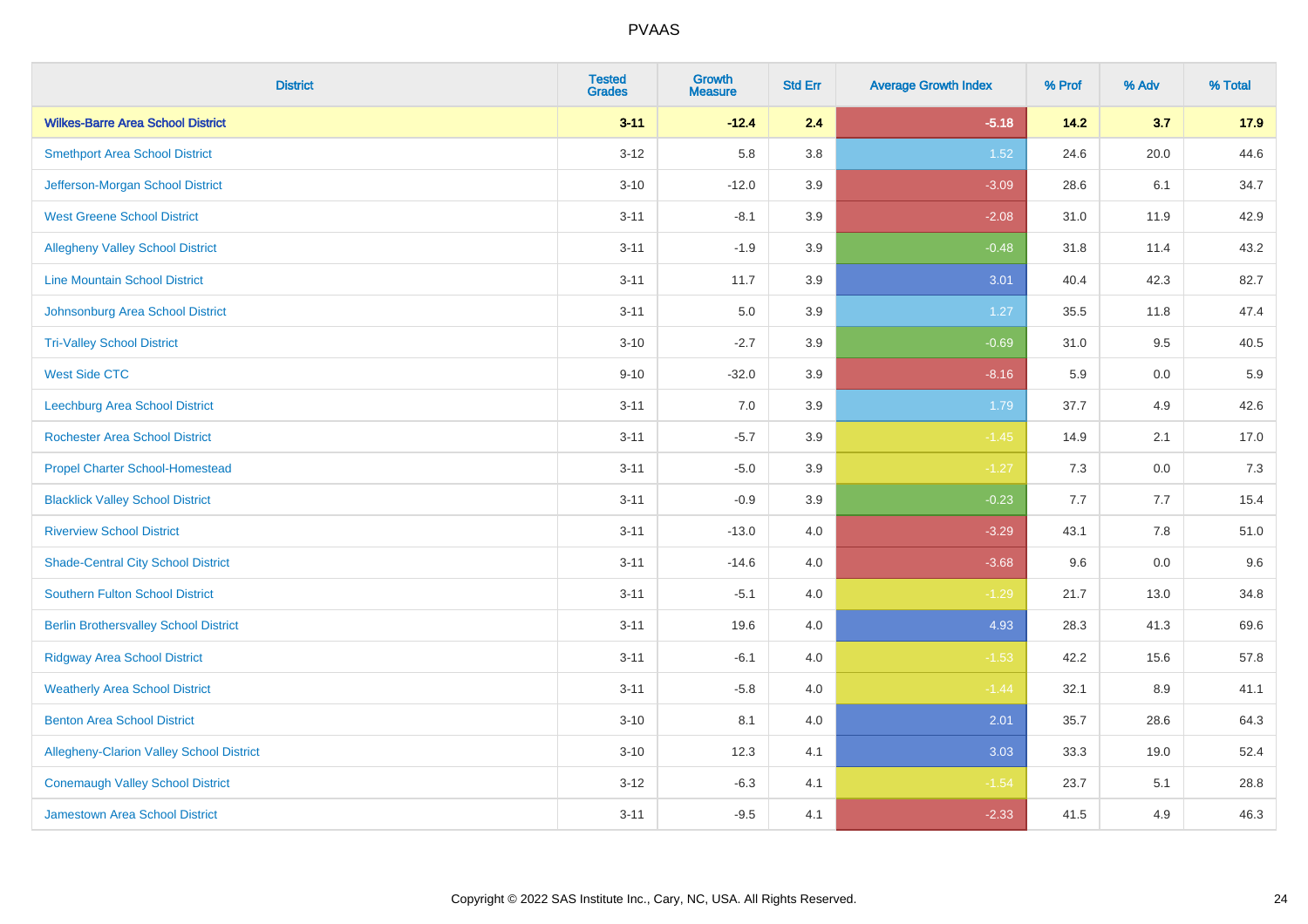| <b>District</b>                                 | <b>Tested</b><br><b>Grades</b> | <b>Growth</b><br><b>Measure</b> | <b>Std Err</b> | <b>Average Growth Index</b> | % Prof | % Adv | % Total |
|-------------------------------------------------|--------------------------------|---------------------------------|----------------|-----------------------------|--------|-------|---------|
| <b>Wilkes-Barre Area School District</b>        | $3 - 11$                       | $-12.4$                         | 2.4            | $-5.18$                     | 14.2   | 3.7   | 17.9    |
| <b>Williamsburg Community School District</b>   | $3 - 11$                       | $-16.9$                         | 4.1            | $-4.14$                     | 22.4   | 0.0   | 22.4    |
| <b>Jenkintown School District</b>               | $3 - 11$                       | $-7.9$                          | 4.1            | $-1.92$                     | 34.1   | 27.3  | 61.4    |
| North Clarion County School District            | $3 - 12$                       | 3.4                             | 4.1            | 0.83                        | 45.0   | 18.8  | 63.8    |
| <b>Roberto Clemente Charter School</b>          | $3 - 12$                       | $-3.3$                          | 4.1            | $-0.79$                     | 22.7   | 4.6   | 27.3    |
| <b>Ferndale Area School District</b>            | $3 - 10$                       | $-1.1$                          | 4.1            | $-0.27$                     | 21.0   | 7.9   | 29.0    |
| <b>Chichester School District</b>               | $3 - 11$                       | $-1.8$                          | 4.2            | $-0.44$                     | 40.0   | 14.0  | 54.0    |
| <b>Farrell Area School District</b>             | $3 - 11$                       | $-1.9$                          | 4.2            | $-0.44$                     | 9.3    | 11.6  | 20.9    |
| <b>Western Beaver County School District</b>    | $3 - 11$                       | $-9.3$                          | 4.2            | $-2.20$                     | 45.1   | 3.9   | 49.0    |
| <b>Mastery Charter School - Pickett Campus</b>  | $6 - 10$                       | 2.7                             | 4.2            | 0.65                        | 20.6   | 0.0   | 20.6    |
| Dr Robert Ketterer Charter School Inc           | $6 - 12$                       | 7.1                             | 4.3            | 1.66                        | 7.3    | 1.7   | 9.0     |
| <b>Sullivan County School District</b>          | $3 - 10$                       | 2.5                             | 4.3            | 0.58                        | 43.6   | 7.7   | 51.3    |
| <b>Tidioute Community Charter School</b>        | $3 - 11$                       | 0.8                             | 4.4            | 0.19                        | 18.1   | 6.9   | 25.0    |
| <b>Millville Area School District</b>           | $3 - 12$                       | $-5.6$                          | 4.4            | $-1.26$                     | 31.4   | 11.4  | 42.9    |
| <b>Southeastern Greene School District</b>      | $3 - 10$                       | $-2.3$                          | 4.4            | $-0.53$                     | 29.0   | 9.7   | 38.7    |
| <b>Cameron County School District</b>           | $3 - 12$                       | $-5.0$                          | 4.4            | $-1.12$                     | 34.9   | 4.8   | 39.7    |
| <b>York Academy Regional Charter School</b>     | $3 - 11$                       | $-2.3$                          | 4.4            | $-0.52$                     | 23.5   | 2.0   | 25.5    |
| California Area School District                 | $3 - 10$                       | $-13.7$                         | 4.5            | $-3.06$                     | 41.7   | 16.7  | 58.3    |
| <b>Commodore Perry School District</b>          | $3 - 11$                       | $-10.4$                         | 4.5            | $-2.30$                     | 29.4   | 5.9   | 35.3    |
| Capital Area School for the Arts Charter School | $9 - 11$                       | 14.2                            | 4.5            | 3.13                        | 27.5   | 30.0  | 57.5    |
| <b>Mastery Charter School - Gratz Campus</b>    | $7 - 10$                       | $-9.5$                          | 4.6            | $-2.09$                     | 0.0    | 3.4   | 3.4     |
| <b>Cornell School District</b>                  | $3 - 11$                       | $-5.5$                          | 4.6            | $-1.20$                     | 11.3   | 3.2   | 14.5    |
| <b>Moshannon Valley School District</b>         | $3 - 10$                       | $-5.1$                          | 4.6            | $-1.12$                     | 25.0   | 12.5  | 37.5    |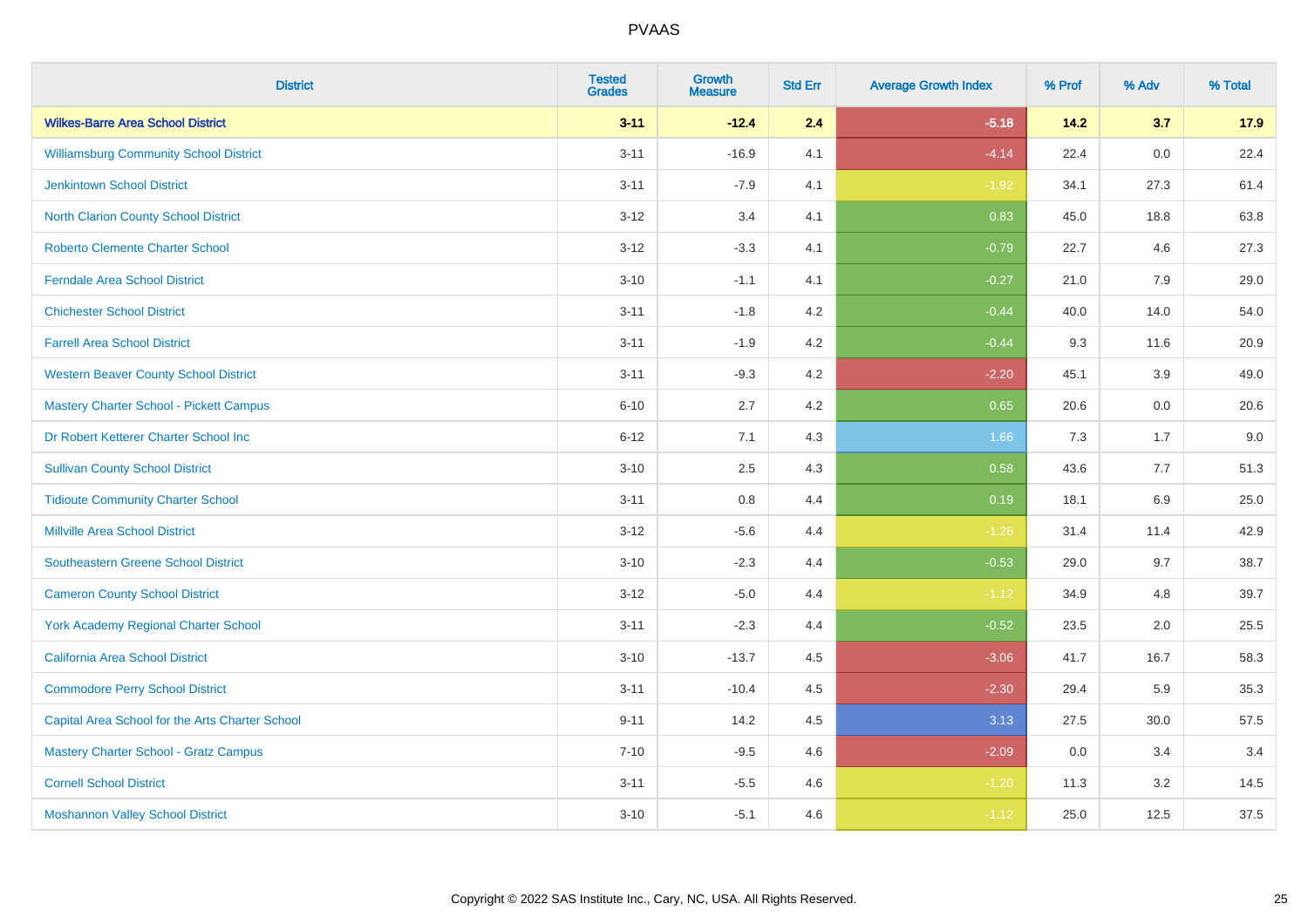| <b>District</b>                                 | <b>Tested</b><br><b>Grades</b> | <b>Growth</b><br><b>Measure</b> | <b>Std Err</b> | <b>Average Growth Index</b> | % Prof | % Adv   | % Total |
|-------------------------------------------------|--------------------------------|---------------------------------|----------------|-----------------------------|--------|---------|---------|
| <b>Wilkes-Barre Area School District</b>        | $3 - 11$                       | $-12.4$                         | 2.4            | $-5.18$                     | 14.2   | 3.7     | 17.9    |
| <b>Northern Potter School District</b>          | $3 - 12$                       | 6.8                             | 4.6            | 1.48                        | 30.6   | 11.1    | 41.7    |
| <b>Avella Area School District</b>              | $3 - 12$                       | 1.6                             | 4.7            | 0.34                        | 34.8   | 7.2     | 42.0    |
| <b>Hanover Area School District</b>             | $3 - 11$                       | $-14.7$                         | 4.7            | $-3.13$                     | 12.1   | $3.0\,$ | 15.2    |
| <b>Forbes Road School District</b>              | $3 - 11$                       | $-11.5$                         | 4.7            | $-2.43$                     | 23.1   | 10.3    | 33.3    |
| <b>Forest Area School District</b>              | $3 - 11$                       | $-1.8$                          | 4.7            | $-0.37$                     | 18.9   | 15.1    | 34.0    |
| <b>Evergreen Community Charter School</b>       | $6 - 11$                       | $-1.1$                          | 4.7            | $-0.23$                     | 34.6   | 26.9    | 61.5    |
| <b>Fannett-Metal School District</b>            | $3 - 11$                       | $-22.3$                         | 4.8            | $-4.65$                     | 16.4   | 6.6     | 23.0    |
| <b>Tulpehocken Area School District</b>         | $3 - 12$                       | 1.0                             | 4.9            | 0.20                        | 11.5   | 23.1    | 34.6    |
| <b>Clairton City School District</b>            | $3 - 11$                       | $-1.6$                          | 5.0            | $-0.32$                     | 3.8    | $0.5\,$ | 4.4     |
| <b>Harmony Area School District</b>             | $3 - 10$                       | $-5.7$                          | 5.0            | $-1.13$                     | 33.3   | 0.0     | 33.3    |
| <b>Keystone Education Center Charter School</b> | $3 - 12$                       | $-6.5$                          | 5.1            | $-1.28$                     | 0.0    | 0.0     | 0.0     |
| <b>Upper Dauphin Area School District</b>       | $3 - 11$                       | 16.5                            | 5.1            | 3.26                        | 37.5   | 26.8    | 64.3    |
| <b>Oswayo Valley School District</b>            | $3 - 12$                       | 9.9                             | 5.1            | 1.93                        | 26.5   | 44.1    | 70.6    |
| <b>Claysburg-Kimmel School District</b>         | $3 - 11$                       | $-1.2$                          | 5.2            | $-0.22$                     | 5.0    | 0.0     | $5.0\,$ |
| <b>Galeton Area School District</b>             | $3 - 11$                       | 5.4                             | 5.4            | 1.01                        | 33.3   | 22.2    | 55.6    |
| <b>Valley Grove School District</b>             | $3 - 10$                       | $-4.0$                          | 5.5            | $-0.72$                     | 68.4   | 15.8    | 84.2    |
| <b>Shanksville-Stonycreek School District</b>   | $3 - 10$                       | $-8.6$                          | 5.5            | $-1.55$                     | 17.6   | 23.5    | 41.2    |
| People For People Charter School                | $3-12$                         | 6.4                             | 5.6            | 1.15                        | 2.4    | 0.0     | 2.4     |
| <b>Monessen City School District</b>            | $3 - 10$                       | $-3.9$                          | 5.6            | $-0.69$                     | 21.0   | 10.5    | 31.6    |
| Urban Pathways 6-12 Charter School              | $6 - 11$                       | $-4.1$                          | 5.7            | $-0.72$                     | 0.0    | 0.0     | 0.0     |
| Mastery Charter School - Thomas Campus          | $3 - 10$                       | 7.9                             | 5.7            | 1.39                        | 12.5   | 0.0     | 12.5    |
| <b>Keystone School District</b>                 | $3 - 11$                       | 7.8                             | 5.7            | 1.37                        | 35.0   | 45.0    | 80.0    |